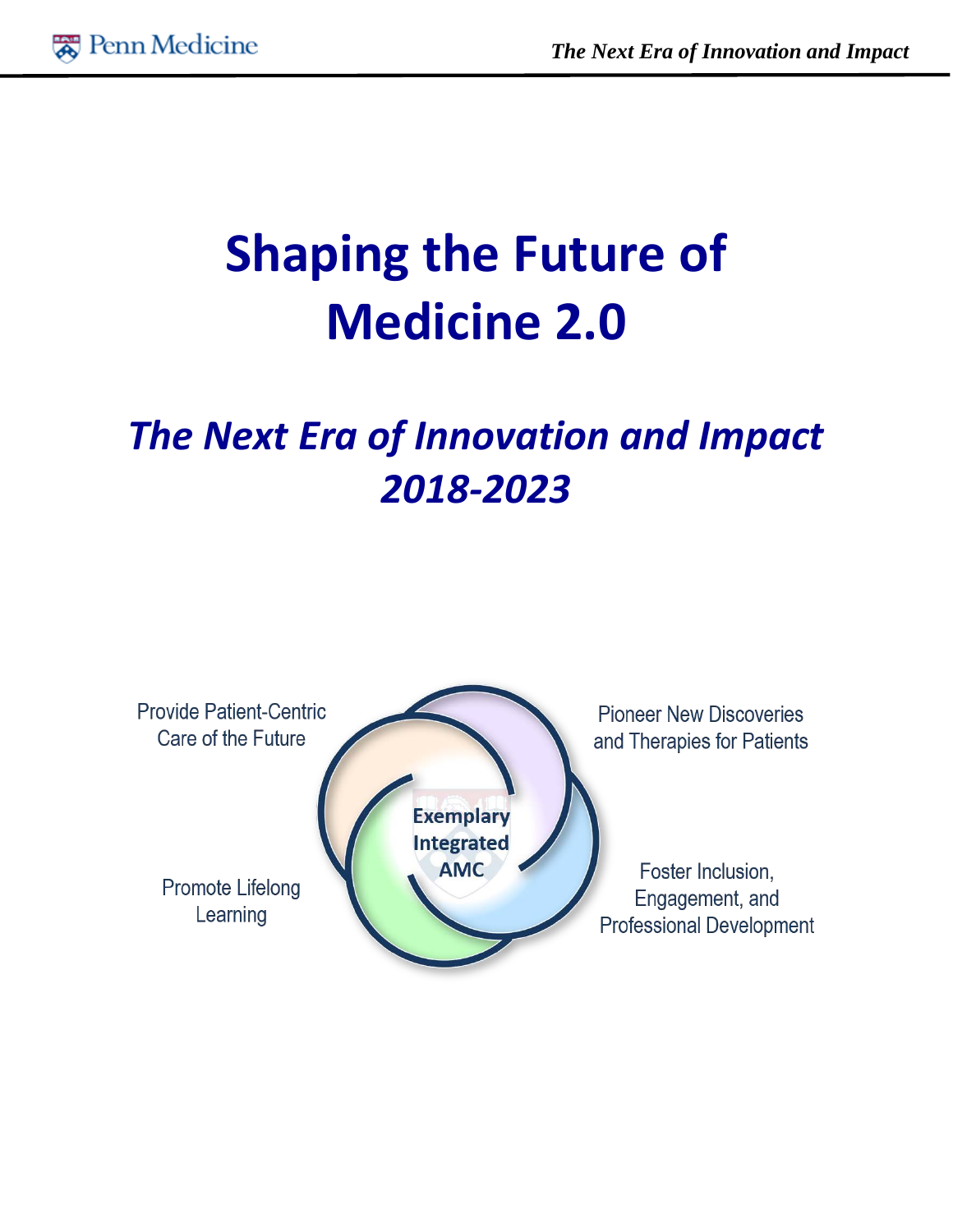**Our Mission:** *Our mission is to advance knowledge and improve health through research, patient care, and the education of trainees in an inclusive culture that embraces diversity, fosters innovation, stimulates critical thinking, supports lifelong learning, and sustains our legacy of excellence.*

**Our Vision:** *To empower the talent within our integrated Academic Medical Center to find new cures, disseminate knowledge, and improve health for all people.*

# **I. EXEMPLARY INTEGRATED ACADEMIC MEDICAL CENTER**

Over the past five years, Penn Medicine has continued to gain momentum as a preeminent integrated Academic Medical Center (AMC),<sup>[1](#page-1-0)</sup> building on its historic standards of excellence. Successful implementation of the *Shaping the Future of Medicine* strategic plan (2012-2017; Appendix A) has driven fundamental discoveries that are translated into faster and more accurate diagnoses and provide the most innovative therapies across the continuum of care. Whether in circadian biology, epigenetics, immunotherapy, precision therapeutics, or many other areas, Penn Medicine leads the way in extending breakthrough science into exemplary patient care. Penn Medicine is a place where our diverse faculty, students, and staff work collaboratively to inspire us with creative ideas that we disseminate across the world to transform education, discovery, and patient care.

We recognize that a key element of our success – and a feature that differentiates us from other AMC's – is the full integration of our core mission areas of education, research, patient care, and community service under the governance umbrella of Penn Medicine. More broadly, Penn Medicine is integrated into the governance of the University of Pennsylvania and aligned with the mission of the University (Inclusion/Innovation/Impact). This allows us to leverage the knowledge and skills of faculty in 11 other remarkable schools.

*Shaping the Future of Medicine 2.0* (2018-2023) will strengthen and accelerate Penn Medicine's impact by enhancing the essential attributes of our integrated AMC:

- Championing a culture of innovation, excellence, inclusion, and collaboration;
- Attracting and supporting the most talented faculty and effective leaders of departments, centers & institutes, and the health system;
- Leading in the use of informatics to catalyze discovery and integrate research and clinical care;
- Ensuring strong financial performance with balanced support across missions; and
- Being a world leader in all mission areas.

The Penn Medicine strategic plan is organized around four themes that constitute the pillars of our aspirations. In each of these domains, *Shaping the Future of Medicine 2.0* identifies major opportunities and strategies to propel Penn Medicine forward. Among these, the Executive Planning Council recommends that the following priorities be placed at center of this five-year plan.

<span id="page-1-0"></span><sup>&</sup>lt;sup>1</sup> Use of the term "academic medical center" throughout this document is intended to incorporate the broad geographic presence of our health system.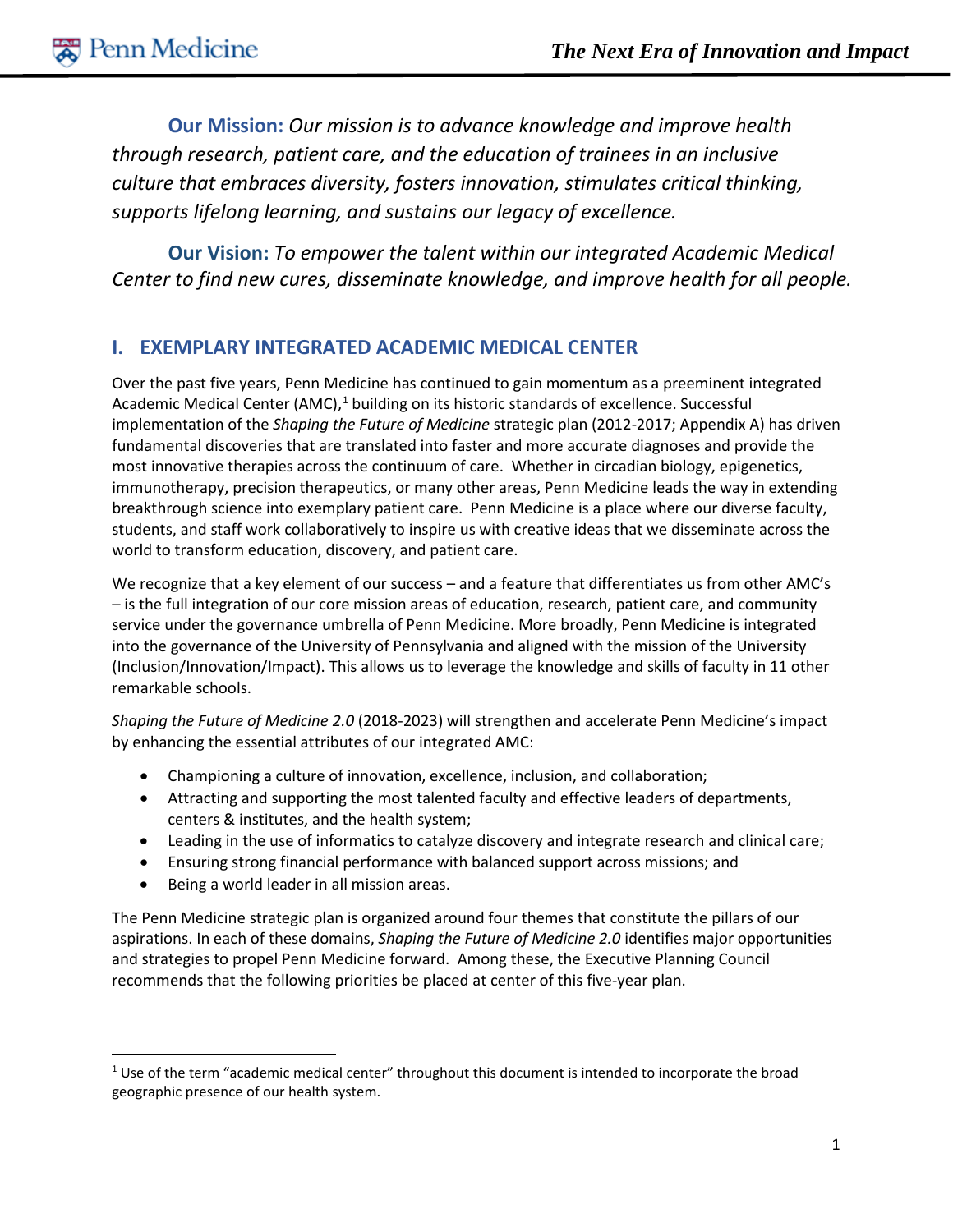- **Provide Patient-Centric Care of the Future, by: Driving innovation in the delivery of high quality** and high value care for all patients; providing a world-class inpatient care experience on Penn's campus; expand access to comprehensive and coordinated care across the region while preserving the extraordinary quality of clinical programs; creating an overarching physician organization for all Penn Medicine patients to promote population health management; and harnessing the power of data science to provide precision diagnostics and therapies that will result in better health and fewer hospitalizations.
- **Pioneer New Discoveries and Therapies for Patients, by: developing new methods and** technologies to transform biomedical research; advance first in human trials based on these discoveries; catalyzing entrepreneurship and new commercial partnerships to advance health and cure disease; fostering a culture of interdisciplinary collaboration throughout Penn's campus; and applying public health scholarship and health care delivery science to achieve both regional and global impact on health.
- **Foster Inclusion, Engagement, and Professional Development,** by: championing inclusion and diversity across Penn Medicine; launching innovative personal and professional development programs to foster engagement and advancement; and driving individual and organizational change initiatives to promote wellness and resilience in a rapidly evolving biomedical research and healthcare environment.
- **Promote Lifelong Learning**, by: transforming and integrating the curriculum across the continuum of undergraduate medical education, graduate medical education, and continuing medical education; developing innovative methods for on-line education and experiential learning; fostering engagement of all trainees (e.g., PhD, MD, MS) in cross-training activities across our dynamic campus; and enhancing trainee wellness, as well as personal and professional development.

This strategic plan will ensure that we accelerate the significant momentum achieved with our previous plan. We will enhance our ability to offer patients the most advanced diagnostics and therapies across our expanded health system. In parallel, we will promote the health of individuals and populations through dissemination of accessible primary care and employ innovative programs both locally and globally to increase engagement and impact. New investments in top talent and the latest technologies and informatics platforms will enable pioneering discoveries among our scientists advantaged by increased support from diverse funding mechanisms. These innovations will become the next cures, enhancing Penn Medicine's culture of excellence. As a result, we will attract the best and brightest students to Penn, while enhancements in our supportive and entrepreneurial culture will increase the vitality and well-being of our faculty, staff, and trainees, making Penn Medicine among the best places to work in the world. Finally, we will reflect upon our successes, communicating about our strengths and unique assets to both internal and external stakeholders.

#### **II. PLANNING PROCESS**

#### **Organizing Framework**

In fall 2016, Dean J. Larry Jameson, MD, PhD, initiated a planning process to accelerate the institutional momentum achieved under its previous strategic plan. Caryn Lerman, PhD, Vice Dean for Strategic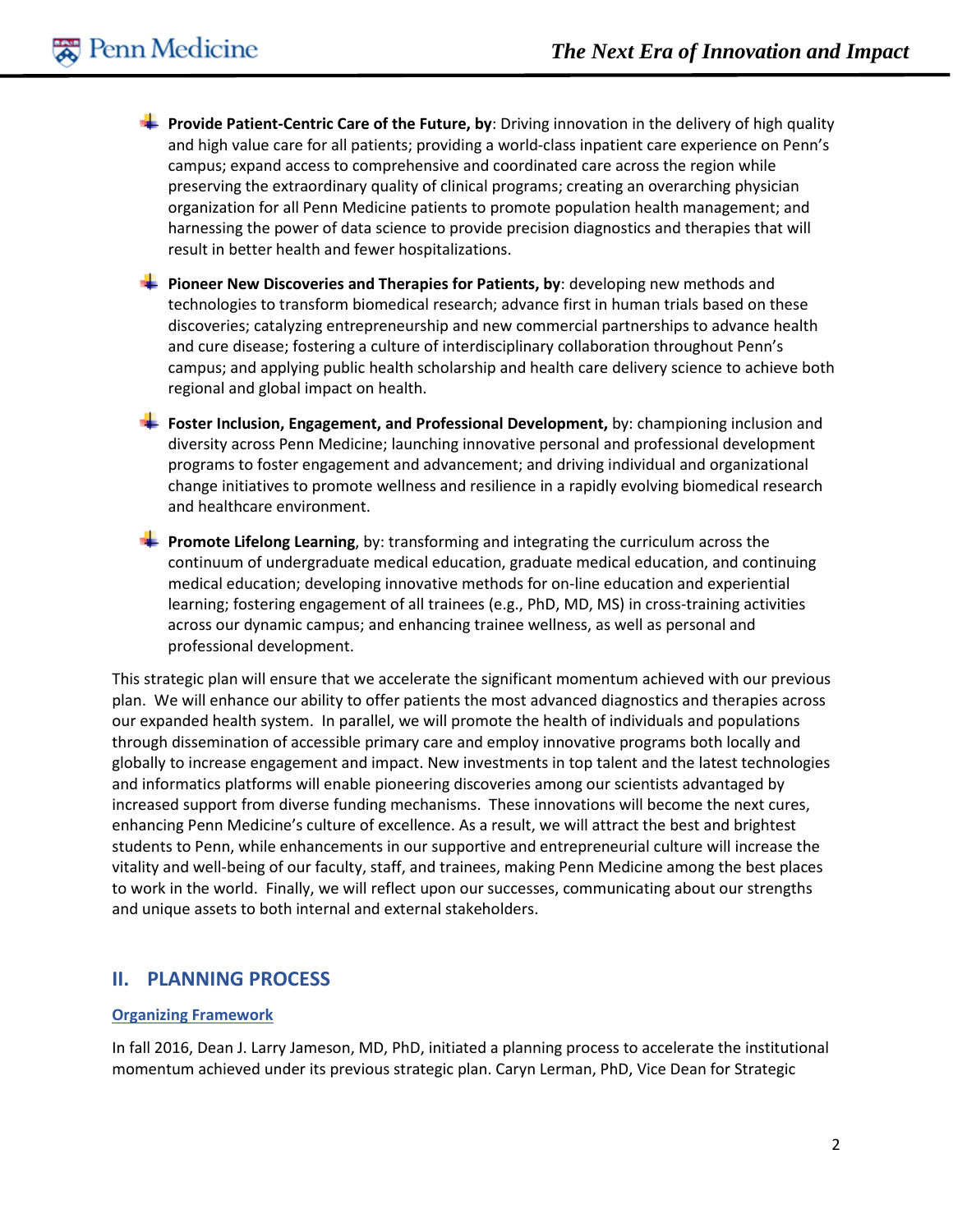Initiatives, was designated to oversee the planning process, and an Executive Planning Council (EPC) representing our integrated academic and health system leadership was constituted.



The planning process for *Shaping the Future of Medicine 2.0* began with a formal review of accomplishments under the previous plan and a survey of school and health system leadership to identify the most innovative and eminent programs across Penn Medicine (Appendix A). Reflecting on the lessons and achievements of the last five years, Dean Jameson's vision for change focused on areas of opportunity where Penn Medicine could distinguish itself as one of the top three AMCs in the world. Complementing a set of bold ongoing strategic initiatives, six areas were identified as benefiting from additional planning and a sharper focus: (1) harnessing the power of data science to advance biomedical research and care delivery; (2) promoting health care quality and value for all patients; (3) developing and providing new tools and methods for discovery; (4) reducing health disparities through public health science across Penn's campus; (5) fostering diversity, engagement and advancement; and (6) reimagining education. Work groups were comprised of faculty members across Penn Medicine and those representing seven schools and CHOP, as well as administrative staff and trainees (Appendix B). Charged with proposing transformative initiatives in all of Penn Medicine's mission areas for the next five years, these groups met for a period of eight weeks and provided comprehensive reports and recommendations to the EPC.

#### **Input and Communication**

Throughout this process, we solicited and received input from broad constituencies. Over 100 faculty and staff members across Penn Medicine provided direct input through participation on committees and subcommittees. Additional input was solicited from >50 administrative staff members and >150 faculty members who participated in discussion sessions in the venues described below. Community-wide emails and video communications disseminated information about the planning process and solicited broad community input.

Emerging recommendations were communicated at venues across the Penn Medicine enterprise – including the Penn Medicine Board of Trustees, the Standing Committee of Department Chairs and Center Directors, the Medical Faculty Senate, Basic Science and Clinical Departments, the Business Administrators Forum, and through community-wide emails. The EPC met throughout this process to refine and prioritize recommendations. The goals and objectives below reflect this highly inclusive process.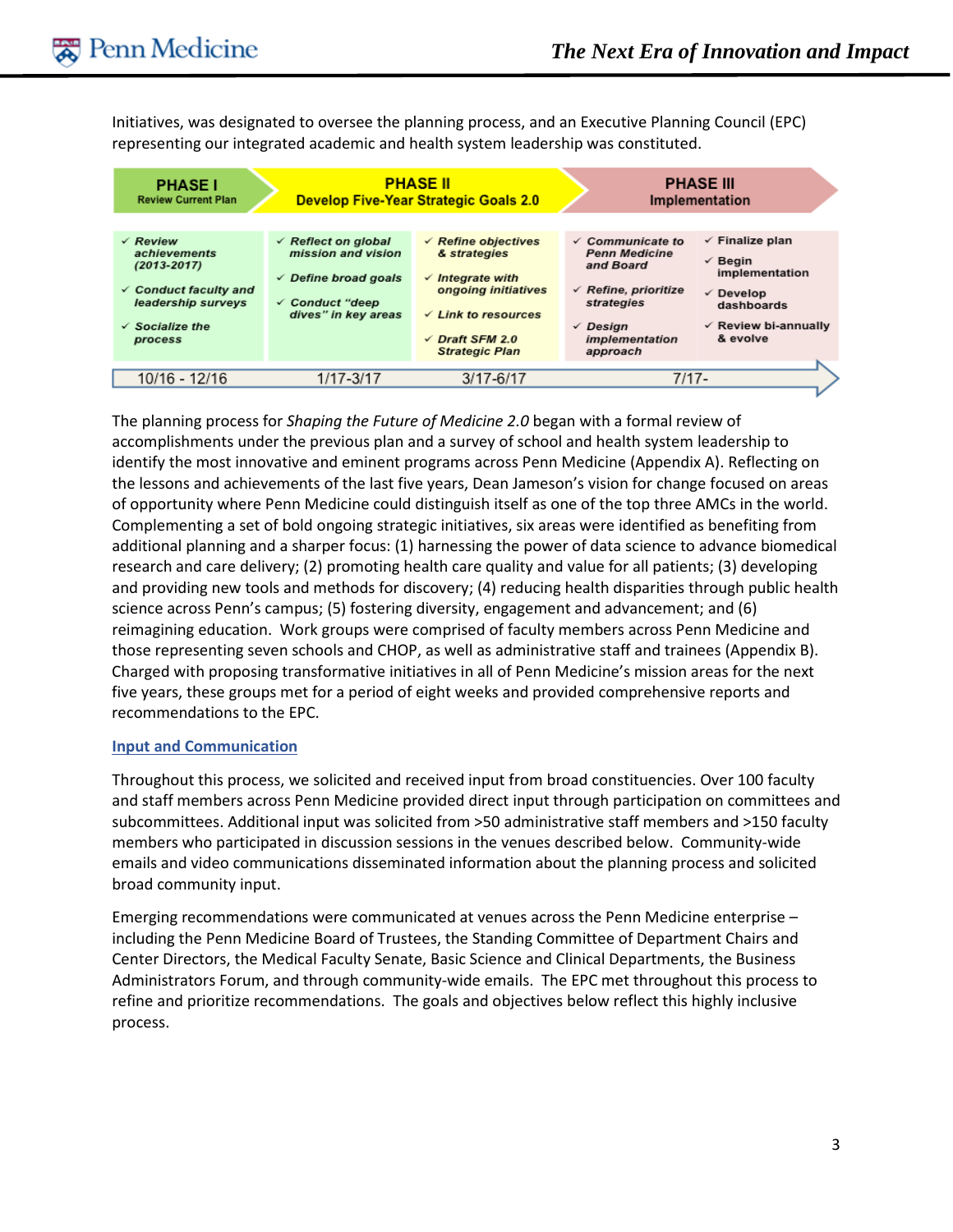# **III. PENN MEDICINE'S STRATEGIC PRIORITIES**

### **A. Provide Patient-Centric Care of the Future**

*We will:*

*Prevent disease before it occurs When disease does occur, diagnose it early and cure it Provide access to innovative diagnostic advances and clinical trials Empower patients to optimize their health and quality of life Provide compassionate care with a personal touch.*

Our patients and their families deserve exceptional care and service. The opening of the Perelman Center for Advanced Medicine (PCAM) in 2008 provided an inflection point in our approach to patientcentered care. Symbolically, and practically, the new facility organized teams of health care providers around the needs of patients in a vibrant environment that is warm and welcoming. Penn Medicine's *patients-first* approach to care is instilled throughout our hospital system that now includes five acutecare hospitals and hundreds of outpatient centers throughout our region. Wherever possible, the features of PCAM have been replicated in new and renovated facilities. Our providers and staff have focused on service excellence that complements our clinical expertise in multiple specialties. Within these advanced facilities, Penn Medicine leads the way in leveraging technology and fostering innovation to transform healthcare delivery and improve patient outcomes. Exemplifying this innovation, the Penn Medicine Center for Healthcare Innovation drives organizational improvement through a disciplined process of experimentation, evaluation, and implementation of new models of care delivery. In parallel, the newly established Center for Digital Health evaluates the links between social media and health, developing novel ways for clinicians to deliver care through these channels. These efforts are fostered by PennChart, which enables patients and their care teams to access their health data anywhere at any time – with confidence that the information will remain private and secure.

Reflecting Penn Medicine's excellence in healthcare delivery, HUP and Penn Presbyterian Medical Center are ranked consistently among the top 10 hospitals in the country, according to *U.S. News & World Report*. All five Penn Medicine acute-care hospitals are ranked among the top 15 in Pennsylvania with HUP's ranking as #1 in the region. All five hospitals have also achieved Magnet status from the American Nurses Credentialing Center, which recognizes nursing excellence. In addition, Penn Medicine consistently has the most physicians in the region featured on *Philadelphia* magazine's "Top Docs" list, and in 2017 was named #7 on *Forbes* magazine's annual list of ["Best Employers in America.](https://www.forbes.com/best-employers/list/#tab:rank)"

Building upon our tremendous momentum in healthcare delivery and our *patients-first* culture, we imagine a future of a highly connected healthcare system in which our world renowned providers and researchers work together to promote population health, resulting in fewer hospitalizations and healthier, longer lives for our patients. Wireless monitoring devices will connect us to our patients, delivering real-time data on health status to provide the right diagnoses and treatments at the right time in the right setting. These same devices will gently nudge patients to engage in healthy habits, engaging and empowering them as partners in health promotion and disease prevention. To achieve our aspirational goals, we will: deliver advanced healthcare of the future in a new hospital facility on Penn's campus; expand access to high quality, high impact clinical programs throughout our region; leverage informational technology and "big data", including genomic and phenotypic information, to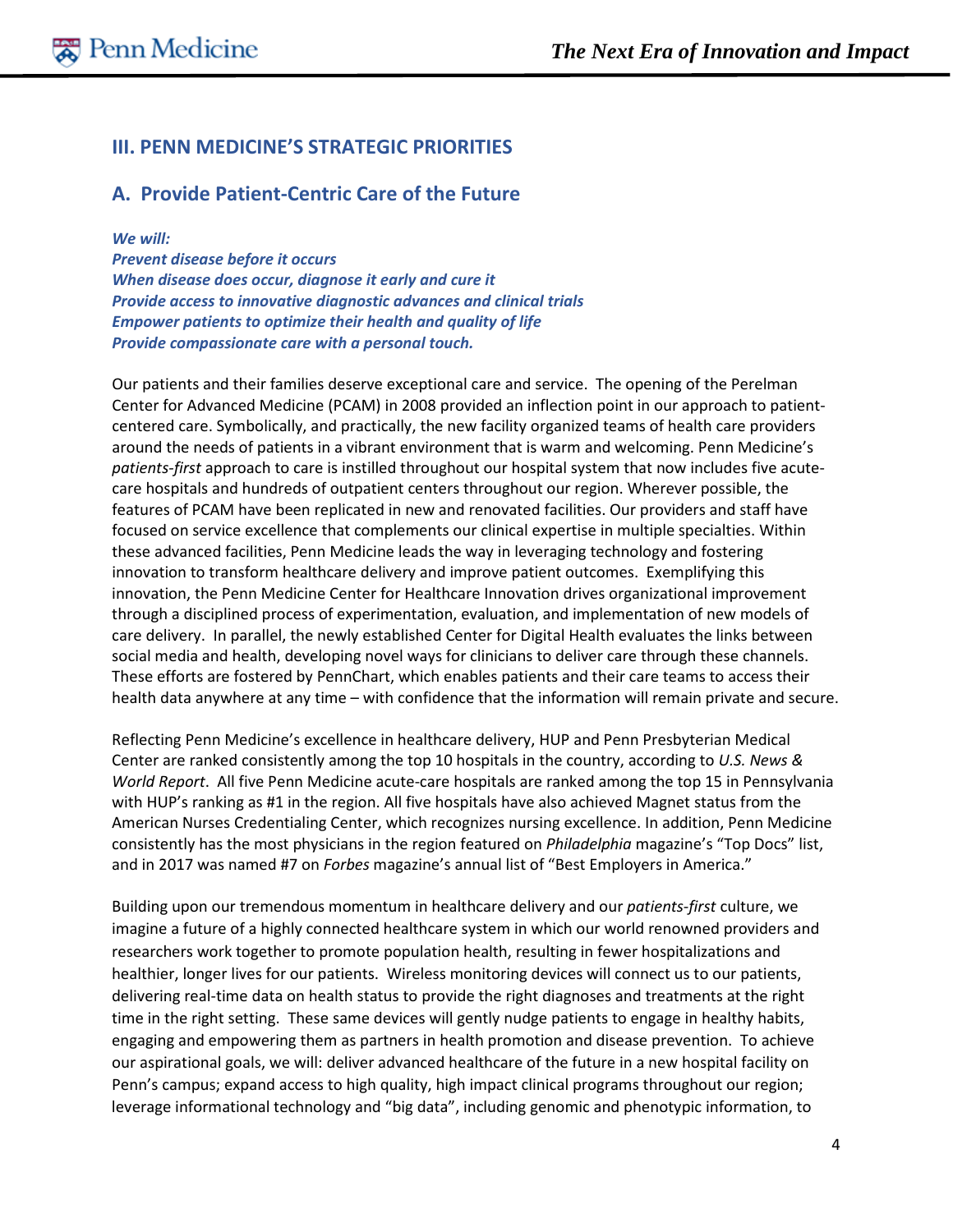accelerate biomedical research and improve patient care; and apply the latest advances in behavioral economics and health care delivery science to transform how teams of providers work together to deliver high value, high quality care.

#### **Build the Patient Care Hospital of the Future**

With the opening of the Perelman Center for Advanced Medicine, Penn Medicine has led the way in the provision of unrivalled outpatient care on Penn's campus. Beyond the main campus, we now care for patients in hospitals and outpatient facilities from Central Pennsylvania to the Jersey Shore. To meet the need for advanced inpatient care and superlative service for these patients and their families, the New Pavilion at the Hospital of the University of Pennsylvania will be a centerpiece for Penn Medicine's clinical mission. With demolition of Penn Tower completed and construction of the Pavilion foundation under way, a groundbreaking ceremony was held in May 2017. Scheduled to open in 2021, the Pavilion will soon take its place among the most ambitious projects in the City of Philadelphia's history.

Guiding principles of the project emphasize patient experience, flexibility, and innovation for exceptional care, along with community participation and investment. Comprising the Pavilion's multidisciplinary design team, innovators across the University are testing new ideas that will improve efficiency and help patients and families better communicate with their care team. The 1.5 million square foot facility will house 504 private patient rooms and 47 operating/interventional rooms, providing inpatient care for the Abramson Cancer Center, heart and vascular surgery, neurology and neurosurgery, and a new emergency department. The new Pavilion will be sustainable, efficient, uplifting and sensitive to its surroundings and occupants. To achieve these impactful goals, we will pursue the following objectives and strategies:

- **Create an exceptional inpatient experience that enhances mental and physical well being**, by: designing all patient rooms as private to improve patient-provider communication and enhance sleep quality; using design, materials, and ventilation systems to minimize risk of communicable disease; using flexible room-planning models that enable patients to access healthcare information technology; customizing patient rooms for greater family involvement in patient care; and applying an on-stage/off-stage design concept to reduce noise levels in patient corridors and improve efficiency and patient and provider satisfaction.
- **Train tomorrow's physician leaders to deliver advanced care**, by: engaging students, residents and fellows in the design and creation of novel solutions to everyday hospital challenges; leveraging cutting-edge technology to enable data and image visualization for bedside training; and creating uplifting spaces for trainees to interact with each other and with healthcare teams, and to promote trainee wellness.
- **Drive discovery and innovation in healthcare delivery,** by: creating spaces for collecting biological specimens and other data to support biomedical research and innovative clinical trials; and engaging the Center for Healthcare Innovation and the Healthcare Value Engine to experiment with new operational solutions to promote care efficiency and patient outcomes.
- **Promote a sustainable environment,** by: incorporating a community-sensitive outdoor design including a bike park, gardens, and pedestrian bridges; and deploying design and operational strategies to reduce the carbon footprint by 50%.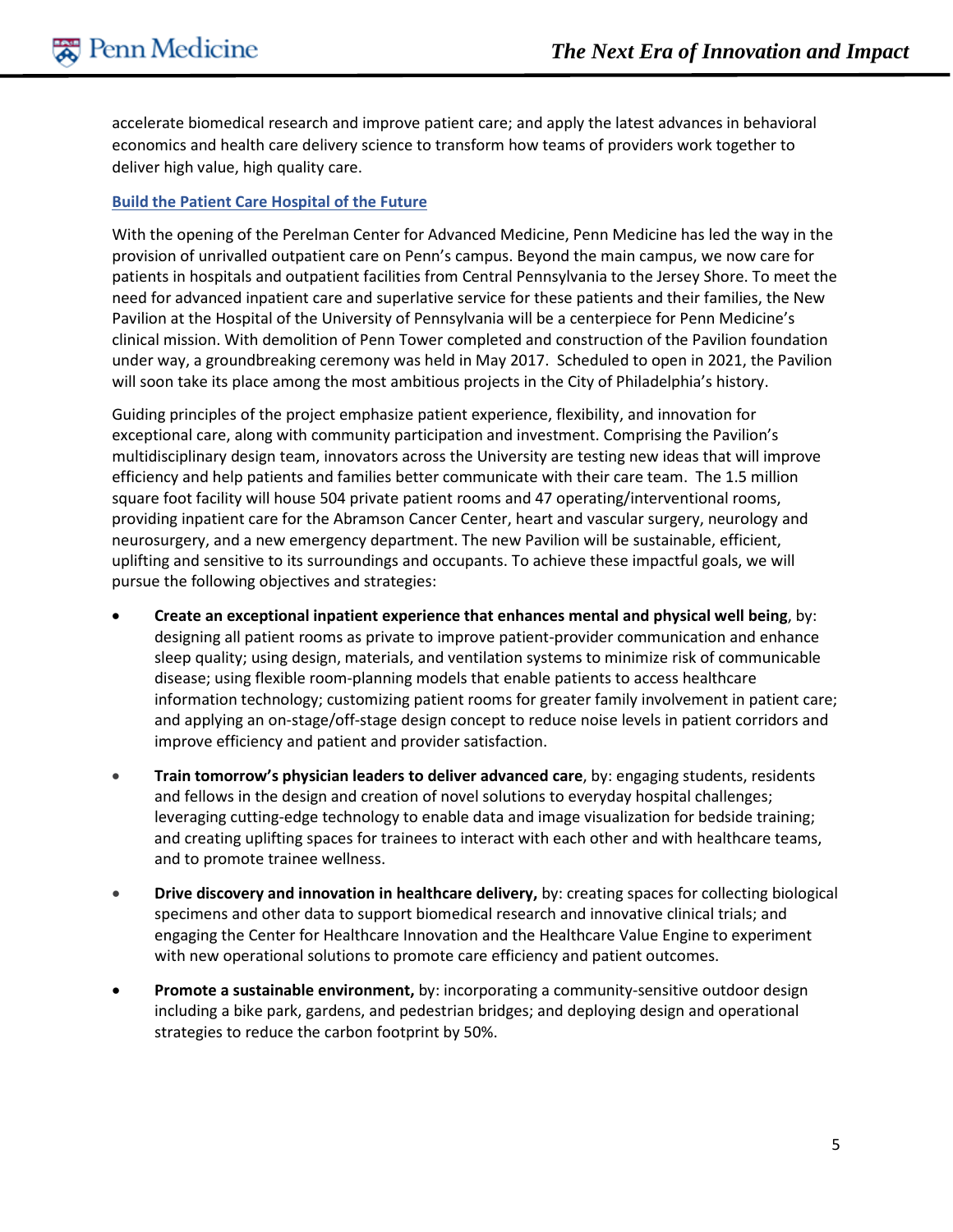#### **Enhance Access to Exceptional Patient Care throughout the Region**

To increase access to Penn Medicine's exceptional outpatient patient care, we have greatly expanded our ambulatory care centers within a 100-mile radius of Philadelphia from Central Pennsylvania to the Jersey Shore. This expansion also addresses the rapid evolution of the health care landscape, including new partnerships among health care systems and payors, and numerous mergers and affiliations among hospitals and physician groups as a means to enhance access and coordination of care.

Despite this imperative, expansion without attention to preserving the extraordinarily high quality of our clinical services would undermine everything for which Penn Medicine stands. To this end, Penn Medicine spent considerable effort defining the markets most critical to our success and selecting the right partners and expansion opportunities. Quality of the leadership team and medical staff, values of the organization, vision of the Board of Directors, needs of the community, and willingness to engage in strategic clinical alignment were all taken into consideration when making the decision to add Chester County Hospital and Lancaster General Health to the west, and soon, Princeton Health to the northeast. Furthermore, we have reinforced our efforts in Southern New Jersey through a strategic partnership with Virtua Health System, enabling growth in key areas such as Cancer and Neurosciences.

In addition to new hospital system partners, we have invested in several large outpatient sites in critical regions outside of Philadelphia, including Penn Medicine at Cherry Hill, Penn Medicine at Radnor, Penn Medicine at Southern Chester County and Penn Medicine at Parkesburg. While patients continue to choose their health care providers on the basis of quality, they increasingly value convenience and lower out of pocket costs. To build durable relationships with our patients, Penn Medicine must deliver comprehensive and exceptional, coordinated clinical programs in lower cost settings, closer to where our patients live. To realize the full potential of this expanded Health System, we will pursue the following objectives and strategies:

- **Drive excellence in patient care at our ambulatory care facilities,** by: replacing the Penn Medicine facility at Radnor to accommodate expansion of signature service line programs, endoscopy suites, and ambulatory surgery OR suites; expanding Cherry Hill to accommodate expansion of Cancer Center programs, including additional infusion treatment bays and exam rooms; building phase II of Southern Chester County to include additional exam rooms and an ambulatory surgery center; increasing utilization of Parkesburg through an aligned physician strategy between Lancaster and Chester County Hospital; and developing a strategy for increased ambulatory/multi-specialty presence in Bucks County (609/311 corridor) and Princeton.
- **Provide the most advanced care and clinical trials, as well as novel trainee experiences in these communities,** by: evaluating the viability of delivering proton therapy and other advanced treatments in these local markets; leveraging the Office of Clinical Research to expand clinical trials with the necessary quality and regulatory oversight; and creating new research and education opportunities in unique patient settings (e.g., Lancaster county).
- **Foster collaborative engagement with faculty, staff and trainees,** by: working closely with the Clinical Department Chairs throughout the decision-making and implementation process; engaging faculty and trainees to design innovative models for delivering high value care; and advancing our best talent to new leadership roles throughout our expanded healthcare system.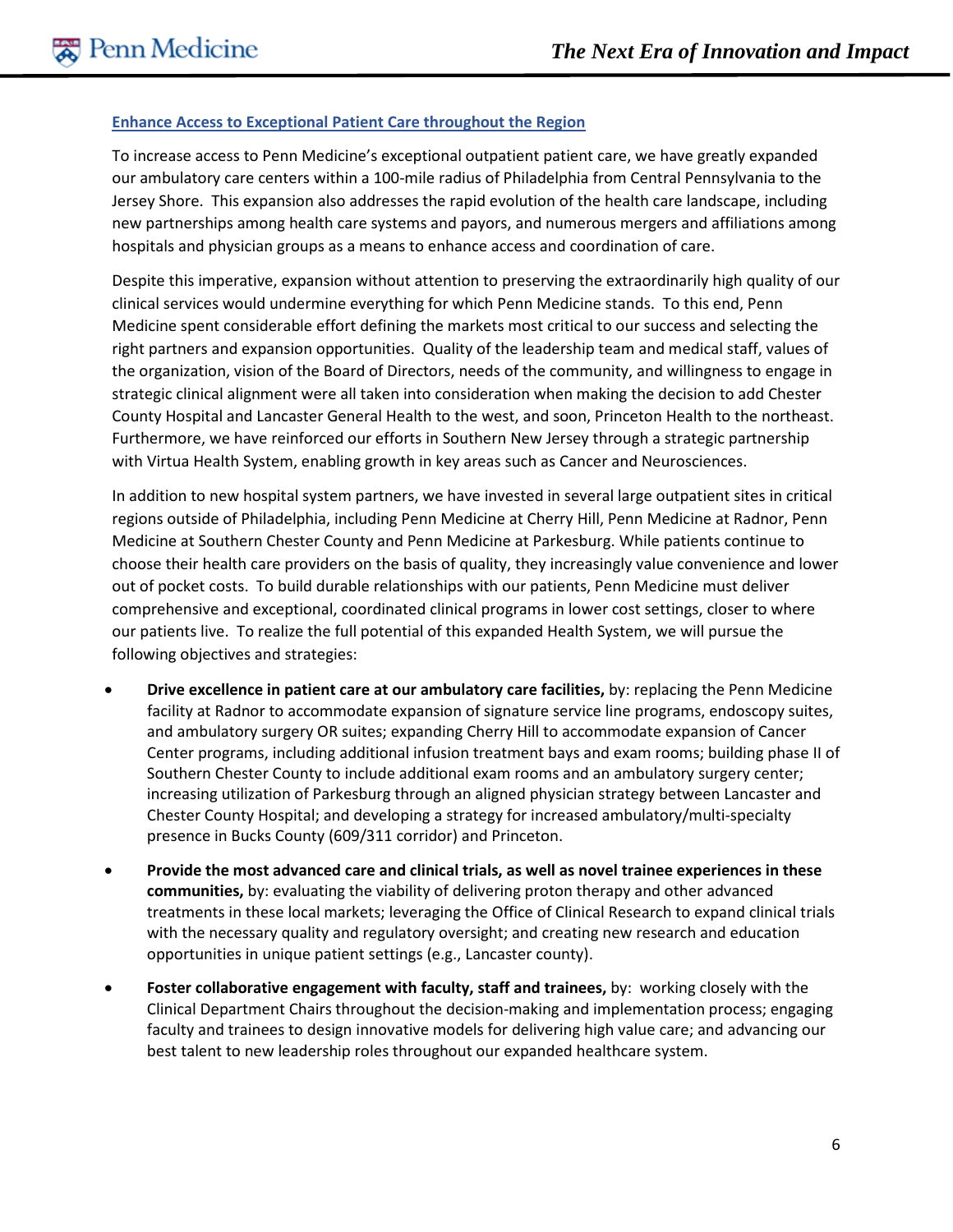- **Raise Awareness of Penn Medicine's reputation for excellence,** by: completing a brand refresh engagement; evolving our advanced care messaging to include suburban expansion; and leveraging social media networks.
- **Strengthen integration across our respective hospitals and patient care settings,** by: integrating and unifying relevant aspects of our patient care delivery strategies and systems of care across the health system, where applicable; and ensure that our providers, staff and leadership at the local level are empowered to succeed at delivering care closer to where our patients live.

#### **Create an Overarching Physician Organization to Ensure Coordinated Patient-Centric Care**

With their strong commitment to excellence in clinical care, scholarship, and education, Penn Medicine clinicians are among the very best in the world. Yet, as our health system expands, there is a corresponding increase in the scale and complexity of our physician constituents. Beginning with the creation of the Clinical Practices of the University of Pennsylvania (CPUP), and subsequently, the Clinical Care Associates (CCA), Penn Medicine has led the way in creating innovative models to provide access to highly coordinated, high quality, high value patient care.

Penn Medicine now includes Lancaster General Health Physicians (LGHP), employed physicians at Chester County Hospital, and groups associated with our forthcoming merger with Princeton Health Care System. These employed physicians account for approximately 55% (2,500) of the providers across Penn Medicine, while the remaining 45% (2,100) are in independent practice. This substantiates the need for a system wide approach to physician alignment. With this growth in primary care and specialty practices, there is a timely opportunity to organize all of the 4,600 physicians in Penn Medicine to coordinate exceptional care across hospitals, ambulatory practices, and acute care settings. In doing so, we will utilize "micro-market" strategies to address the geographic–specific needs in the market (e.g. Lancaster vs. South Jersey). Our goal is to ensure that all patients have access to the right level of care within our system and to make this experience as seamless as possible, both for patients and providers. To meet this challenge, we will pursue the following objectives and strategies:



• **Increase access to high quality coordinated care across the region,** by: creating the Penn Medicine Medical Group, and overarching physician organization; ensuring that patient care is accessible, transparent, and consistent across primary care and specialty practices in the region; focusing CPUP on practices where there is substantive education and research activity; reducing variation in care between different employment vehicles and independent practices; and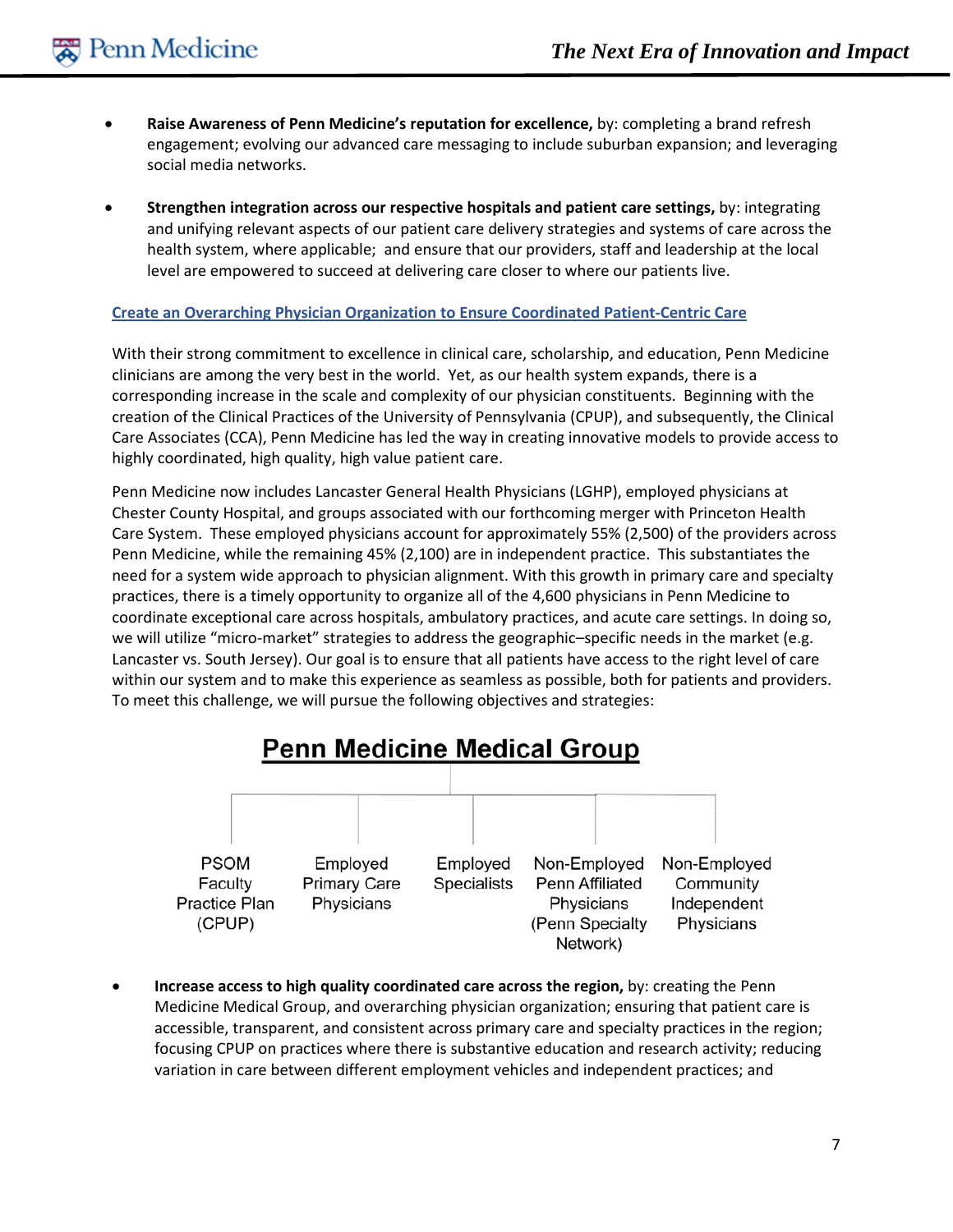recognizing the valuable role that independent, non-employed physician groups play across Penn Medicine.

- **Achieve maximal impact on patient outcomes through the use of technology and human resources,** by: gradually centralizing functions across providers and practices to gain economies of scale (e.g., revenue cycle, data analytic, scheduling, provider recruitment and retention, and onboarding); and maximizing the potential of our "single EHR" across inpatient and outpatient settings to improve care coordination and decrease the administrative burden for providers.
- **Engage our clinical leaders to design new models of high quality, high value care,** by: engaging the key stakeholders throughout the development and implementation process; defining the roles of the Clinical Chairs in the oversight of health care quality and value; and fostering collaboration with the entity CEOs in co-managing local quality and protocol compliance.

#### **Enhance Population Health by Creating a New Primary Care Service Line**

A strong primary care program is key to deliver patient-centered care, reduce health disparities, and keep our patients healthy and hospital free. Penn Medicine provides primary care to patients across a vast geography, from the Jersey Shore to Central Pennsylvania. With over 450 FTEs in Clinical Care Associates, Family Medicine, and the Division of Internal Medicine, Penn Medicine is now one of the largest primary care providers in our region. Penn Medicine's primary care physicians and staff partner with patients and families throughout their lives to develop personalized goals and wellness plans to meet their unique health needs.

Over the past year, stakeholders from across Penn Medicine served on a Primary Care Steering Committee, working to develop a unified vision and strategy for Penn Medicine Primary Care. This work, led by Peter Quinn and Tom Beeman, included advice from over 40 leaders in various workgroups and has culminated in a set of collaboratively developed recommendations on a unified approach to Mission, Vision and Values, Care Models, Research, Education, and Workforce Development in primary care. Building upon our momentum in creating world class Service Lines that deliver high quality interdisciplinary care in a seamless manner, we will pursue the following objectives and strategies:

- **Create a patient-centered care model that promotes patient satisfaction, quality and value** by: delivering consistent and timely care throughout the Service Line; implementing interdisciplinary team-based models of care; collaborating and coordinating with providers across Penn Medicine; and fostering an inspiring work environment that supports the recruitment, retention, and overall wellbeing of highly qualified primary care providers.
- **Achieve maximal impact on population health through care delivery innovation,** by: recruiting an Associate Medical Director with experience in population health management and health care policy; working with the Center for Health Care Innovation to design rapid cycle experiments to innovate care delivery models and reduce variability in care; and scaling those innovations with evidence for an impact on outcomes.
- **Build an intellectual community in primary care research and education,** by: engaging our best and brightest faculty in system-level primary care research with a focus on health promotion and disease prevention; and creating a system-wide educational model to train the next generation of primary care providers in Penn Medicine.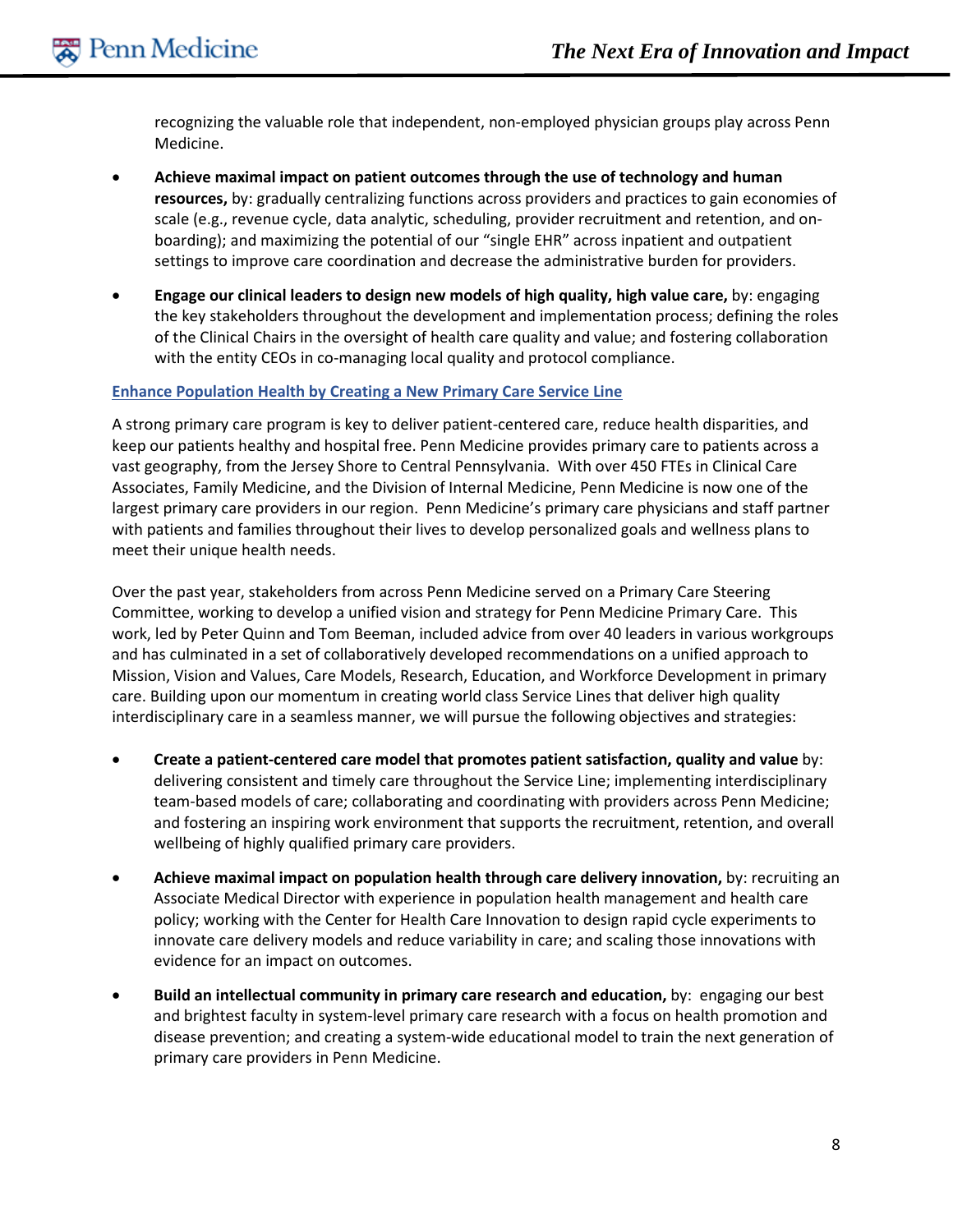#### **Harness the Power of Data Science to Advance Biomedical Research and Care Delivery**

Penn Medicine has significantly enhanced its informatics ecosystem over the past five years. Established in 2014, the Institute for Biomedical Informatics (IBI) aggregates faculty talent across the University, catalyzing discovery through its cutting-edge computational resources and innovative educational programs. This work has evolved in tandem with the system-wide implementation of Penn Chart and the creation of robust data and biospecimen resources, such as the Penn Data Store, PennOmics, and the Penn Medicine Biobank. Targeted faculty hires led by IBI and the Department of Biostatistics, Epidemiology and Informatics have provided the expertise needed to apply cutting-edge analytic models to reveal the complex patterns in big data needed to advance research and health care.



Penn Medicine is now uniquely positioned to build upon this momentum by leveraging these rich clinical and research data resources, state-of-the-art health information technologies, world-class basic science and clinical faculty, and a thriving health care system. Our aspirational goal is to provide a full-service big data infrastructure to accelerate discovery science on disease etiology and translate this knowledge to improve patient care. To realize this ambitious goal, we will pursue the following objectives and strategies:

- **Maximize the impact of Penn Medicine's innovative data platform,** by: integrating data from the Penn Data Store, the Penn Medicine Biobank, PennOmics, and Penn Chart for ease of analysis by researchers, clinicians, and executives; incorporating patient-derived data from social media and mobile devices to collect patient data in real time; optimizing EPIC for patient data collection and data access; and recruiting transformative faculty with expertise in the use of the sophisticated computational methods needed to identify and interpret the complex patterns in big data.
- **Innovate clinical care delivery with big data analytics and AI,** by: identifying patterns of care that optimize patient outcomes and value; designing and testing initiatives based on these data to reduce variation in care, drive quality improvement, and improve population health; scaling best practices throughout the health system.
- **Identify actionable genomic and biologic variants to accelerate development of precision diagnostics and therapies**, by: evaluating the clinical utility of biologic variation for precision diagnostics and therapies in rigorous investigations; and integrating a new Penn AI resource with PennSignals for real-time pattern detection in EHR data for clinical decision support.
- **Utilize machine learning and AI technology to drive cutting-edge biomedical research,** by: catalyzing groups of scientists and clinicians to design 2-3 unique, high impact research projects that leverage genomic, immunologic, radiologic, and other big data to predict clinical diagnoses and outcomes; facilitating access to data by faculty, staff, and trainees via web-based and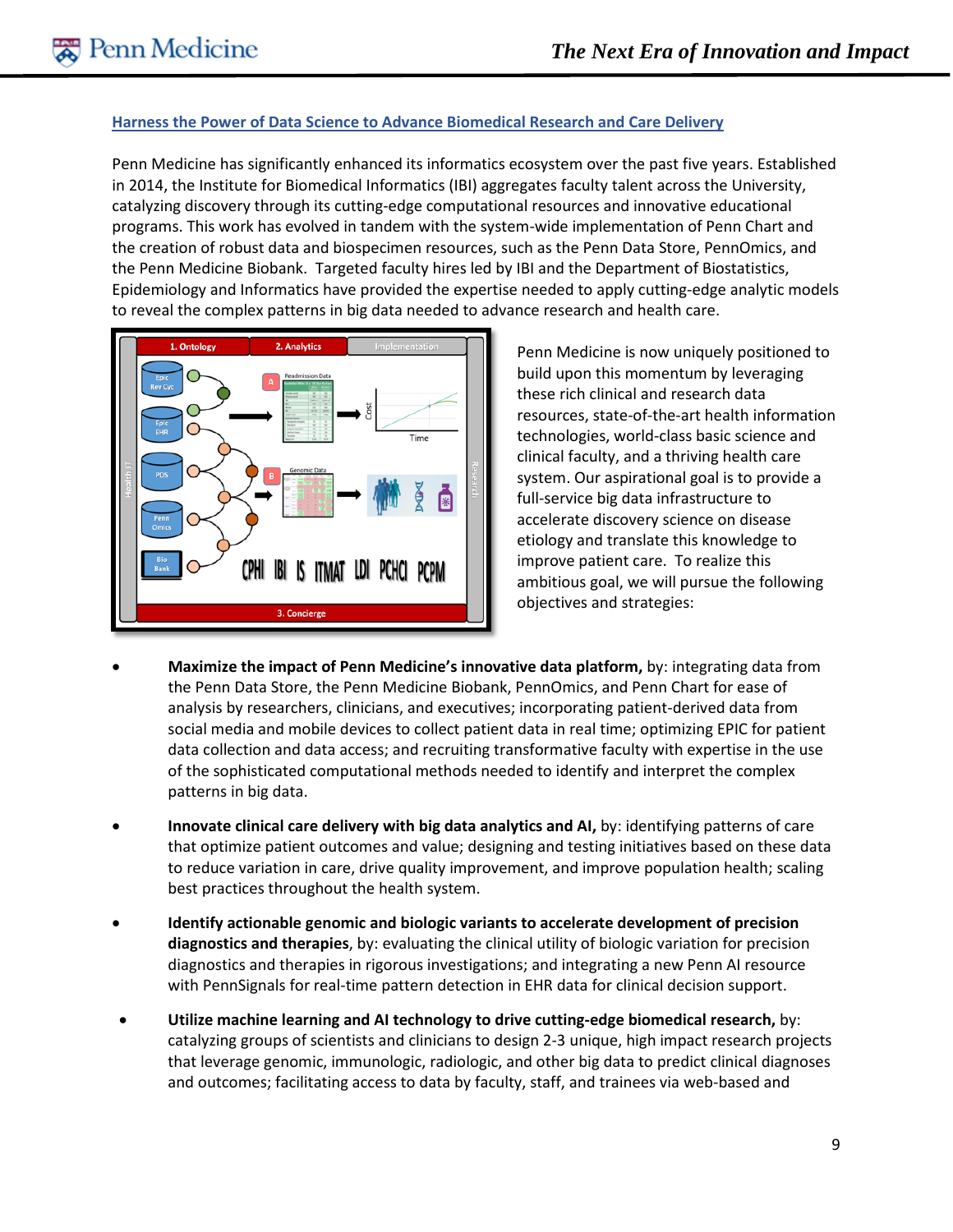smartphone-enabled applications; and by instituting a comprehensive concierge service that provides the necessary education, training, and support.

• **Train tomorrow's scholars in biomedical informatics,** by: providing informal education and training for our faculty in the use of these and other emerging informatics technologies; recruiting and supporting new faculty to mentor trainees; and developing certificate and formal degree programs within the Department of Biostatistics, Epidemiology and Informatics.

#### **Promote health care quality and value for all patients**

Penn Medicine's commitment to health care value unites our patients and providers through a common interest in delivering the best possible care. As described above, we have created the performing teams and provider networks to drive high quality health care and enhance patient and provider experiences. In the past five years, we have invested in exceptional new hires and innovative clinical research initiatives that apply behavioral economics, operations research, and other management disciplines to drive value-based choices in care delivery and respond to shifting payment models. These initiatives are already providing insights into how to improve the effectiveness of financial and non-financial strategies to deliver higher quality and efficient health care, driving success in our efforts to expand regionally and deliver seamless, integrated care. Health systems prioritizing value have become fertile ground for health care delivery science, innovation and novel educational initiatives focused on population health, overall societal health, and the patient experience.

Emerging changes in the national health care landscape now elevate the importance of these efforts for our patients, faculty, and trainees. The move away from fee-for-service payment toward value-based payment, reductions in overall reimbursement rates, cuts in federal research funding, and declining educational subsidies are likely to force further cost reductions in both the clinical and educational enterprise. These pressures challenge Penn Medicine's tripartite mission, market position, relevance to payers, and reputation. Building upon our momentum in this space, Penn Medicine is uniquely positioned to be a world leader in scholarship, education, and practice related to the health care value movement.



Despite the national focus on health care value, there is surprisingly little attention on rigorous assessments of value and objective testing of strategies to achieve value. To meet the challenge to create health care value across Penn Medicine, we will create the Penn Value Engine. Building upon our successes in behavioral economics and health IT, the Penn Value Engine will focus on enhancing accountability for team-based care, aligning financial and non-financial incentives, and leveraging informatics as a cross-cutting paradigm.

To achieve our goal to promote health care quality and value for all, we will pursue these objectives and strategies: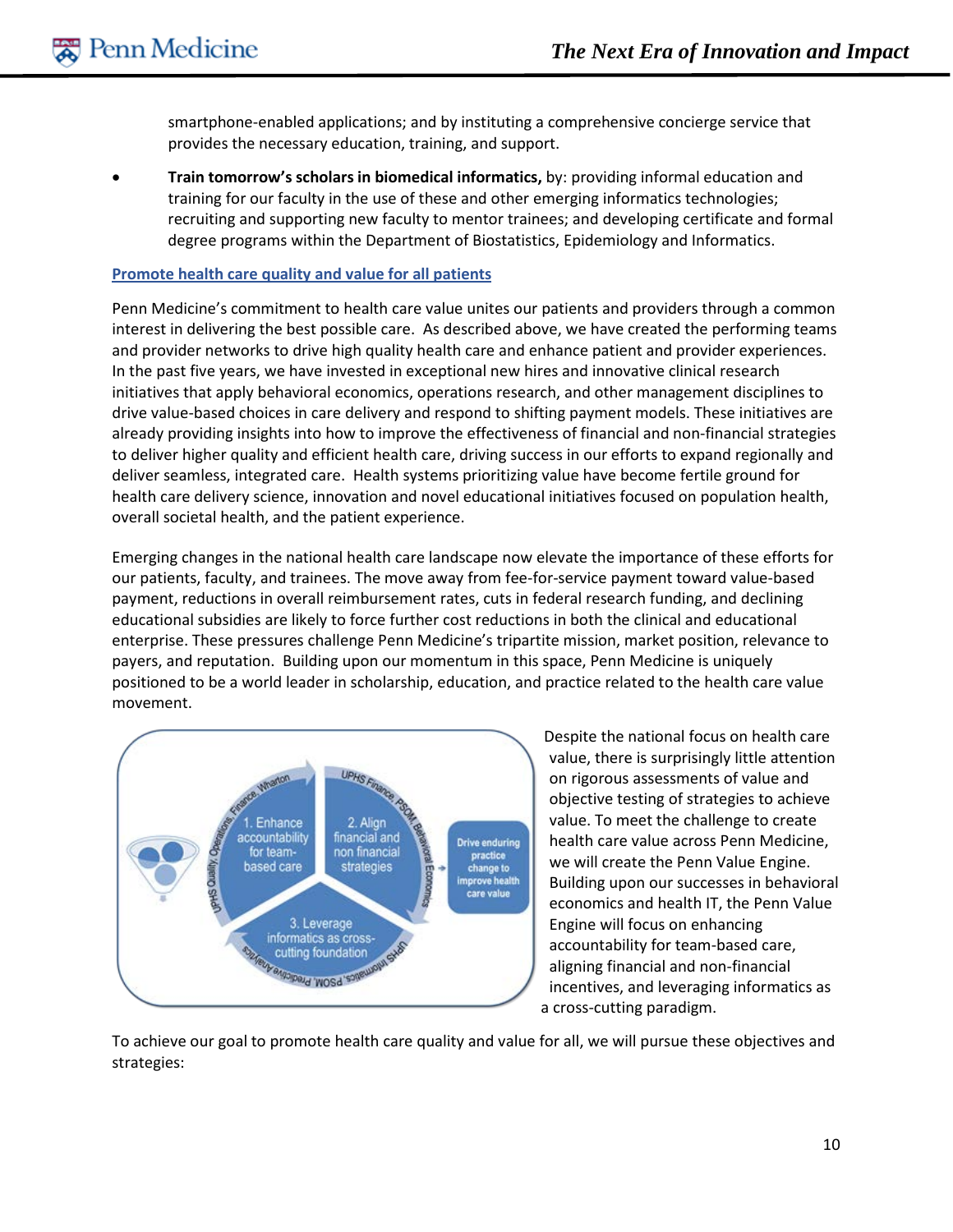- **Deliver high value care and improved patient outcomes,** by: creating a working laboratory within the Penn Center for Healthcare Innovation to design, test, and scale interventions to promote high value patient care; strengthening our commitment to evaluating how teams perform across health care settings and identifying where care delivery is augmenting or impairing high-value health care; and developing senior leadership accountability within current roles or through new appointments.
- **Keep our patients hospital free,** by: leveraging health data to identify patients at risk for readmissions; executing rigorous short-term experiments to test interventions aimed at reducing unplanned acute care, including hospitalizations and emergency department visits; identifying and incentivizing best practices for reducing unplanned admissions; and creating a cross-disciplinary advisory team of faculty and executive experts to oversee and evaluate progress in this area.
- **Position Penn Medicine as the world leader in health care value scholarship,** by: coalescing groups of thought leaders to create a vision for health care value research, ensuring that Penn Medicine remains at the forefront of scholarship in this area; creating a research and evaluation core to provide the infrastructure for healthcare value experiments; and disseminating generalizable knowledge through high-impact publications and visibility at national meetings.
- **Train the next generation of health care leaders,** by: educating our trainees on the core tenets of the Penn Value Engine and health care value; and creating certificate programs and/or new Masters or PhD Degree programs linked to wider University educational resources such as the Healthcare Transformation course offered by Wharton.

# **B. Pioneer New Discoveries and Therapies**

#### *We will:*

*Identify questions that have not been asked by fostering an environment of creativity Invest in fundamental science that can have the greatest impact across fields Attract and retain innovators and scholars to solve problems through rigorous inquiry Leverage the latest instruments and research methods to reveal answers to unsolved problems Be recognized as the most successful institution for fostering translational research Be identified as a model for conducting rigorous and ethical early phase clinical trials Always consider how our research findings might be used to enhance the lives of all people*

Penn has a long history of conducting groundbreaking fundamental research as well as a track record of success in translating these discoveries to positively impact human health. In recent years, the pace of discovery has increased and Penn has assumed an even more prominent role as a world leader in high impact discovery science. While the size of the research-intensive faculty has stayed relatively constant over the past decade, the number of high impact publications, patents, and research grants has skyrocketed.

Indeed, from 2011-2017, annual sponsored research awards grew from \$583M annually to \$742M. Over that period, the number of high-impact papers published in top-tier journals increased from 220 to 411. Over the past five years, 16 faculty members have been elected to the National Academy of Medicine and six members to the National Academy of Science. Foreshadowing future success, Penn ranked 8th in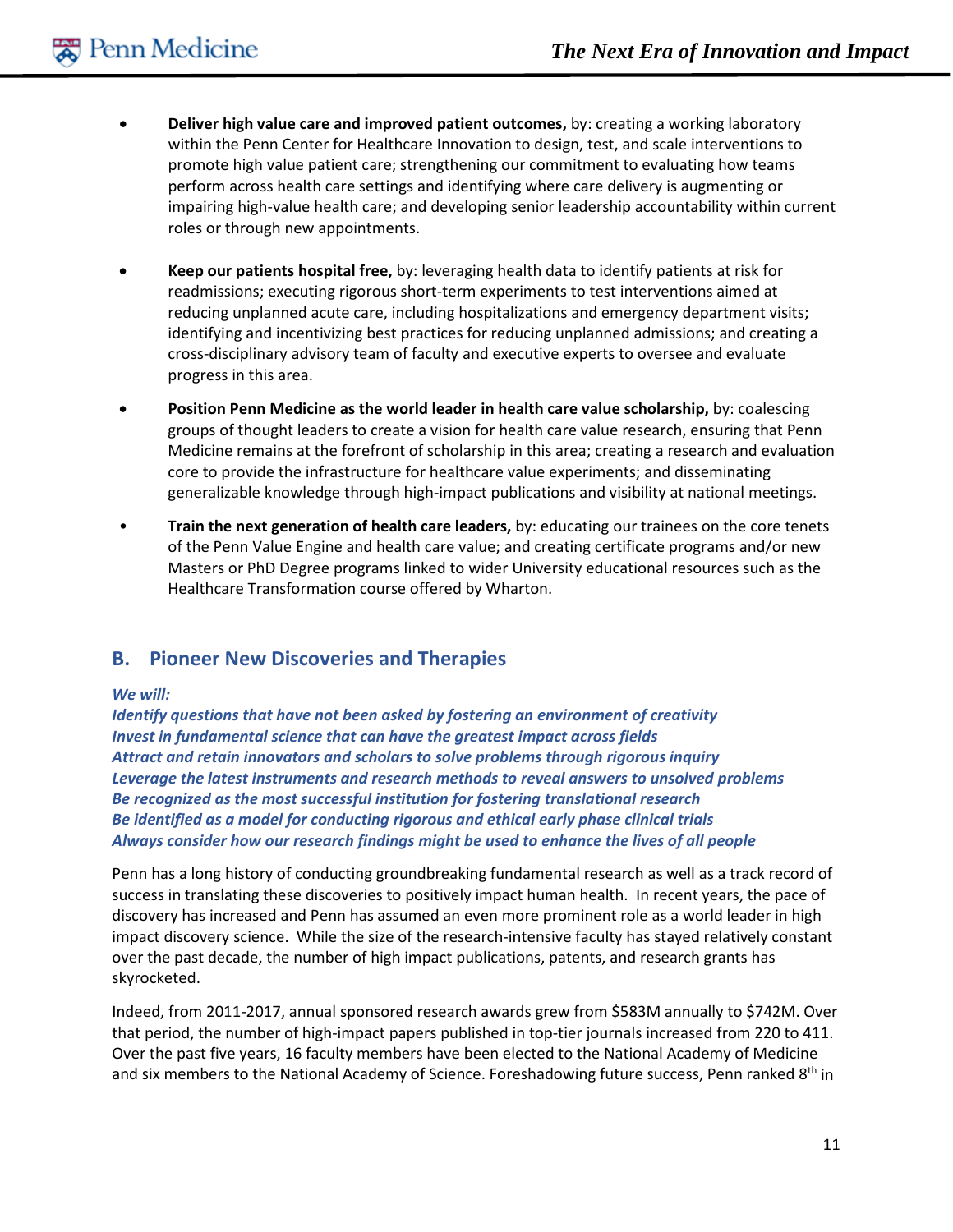the Nature Index 2016 of Rising Stars, which identifies ascendant scientists showing the most significant growth in high-quality research publications.

Penn also sets the standard among academic medical centers in translating fundamental insights into new cures, with notable examples such as groundbreaking advances in curing cancer and in gene therapy to cure blindness. This work is catalyzed by the Institute for Translational Medicine and Therapeutics (ITMAT) and our NIH-funded Clinical Translational Science Award (CTSA), which is commonly considered the strongest in the nation. These achievements are due primarily to the excellence of our faculty, staff and students – our intellectual capital, which we will continue to value as our primary resource for innovation.

Success has also been facilitated by the renewal of our research space and infrastructure, including new research buildings and clinical research space and the renovation of aging research buildings including Stemmler and Richards. Many of our most impactful advances in translational medicine have relied upon fundamental insights into basic mechanisms of molecular, cellular and organismal function discovered in our research labs. These discoveries have had widespread impact and have leveraged our collaborations with the private sector and our engagement with the community and our studies in population science. As we assess and prioritize new opportunities emerging in biomedical research and modern approaches for meeting tomorrow's challenges, we will continue to value the broad and balanced portfolio of our research enterprise that is at the core of our strength and success.

To achieve our aspirational goals to accelerate new discoveries and therapies, we will: enhance fundamental science to solve complex problems in health and disease; develop and provide innovative tools and methods to promote discovery; lead in first-in-human trials of new diagnostics and therapies; catalyze industry and commercial partnerships to drive translational and clinical research; foster a culture of academic collaboration across Penn's campus; and reduce health disparities in our local community through public health science.

#### **Enhance fundamental science to drive discovery**

The understanding of basic mechanisms of biology underpins many of the advances in clinical care that have been pioneered at Penn Medicine, and we will continue to invest in the intellectual capital and infrastructure necessary to remain at the cutting edge in basic science. Recruitment into the tenure track, especially at the assistant professor level, will remain a high priority across the basic science and clinical departments so as to maintain a continuously revitalized faculty pursuing the discovery of new knowledge. Penn Medicine has and will continue to invest heavily in the recruitment of department and institute leaders. Despite increasing pressure on NIH funding and national concerns regarding the economic model for support of basic research at academic medical centers in the US, Penn Medicine recognizes the fundamental necessity of basic science to fuel the translational pipeline. To advance fundamental science, we will:

• **Build an intellectual community to drive highly impactful fundamental science**, by: engaging our leaders and top talent across Departments, Centers and Institutes to lead successful recruitments of transformative scientists and physician-scientists from outside and within; enriching the infrastructure and technology necessary to support fundamental investigations; and creating a cohesive and collaborative intellectual culture that fosters the engagement and advancement of these individuals.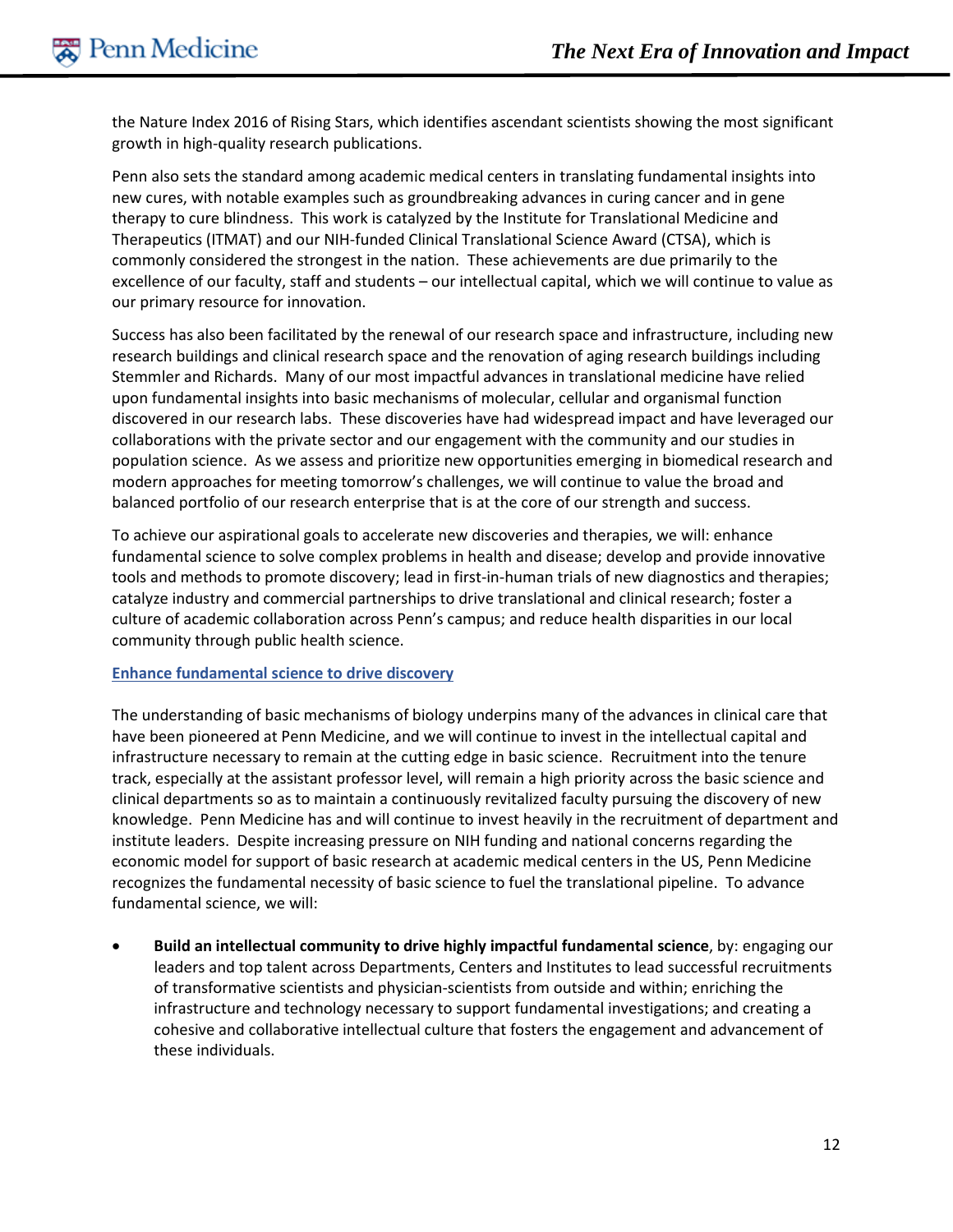#### **Develop and provide innovative tools and methods for discovery**

Institutions that develop and adopt novel technologies have a competitive edge to accelerate discovery and transform the biomedical research landscape. These discoveries, in turn, lead to novel diagnostic tools, innovative therapies, and improved health outcomes. There are many examples of transformative methodological approaches (e.g., high throughput sequencing/genomics, CRISPR, GFP) and instrumentation (e.g., super-resolution microscopy, mass spectrometry, cryoelectron microscopy, MRI) that have had a profound impact on biomedical discoveries and research progress. Technology development and early adoption of new approaches are key to accelerating discoveries by Penn Medicine faculty and remaining ahead of the curve in biomedical research.

Toward this end, Penn Medicine's faculty and leaders strive to incorporate the newest methods and tools into their research programs through extramural grants, internal investment of funds to Departments, Centers and Institutes, new faculty recruits, and outstanding research cores. As the pace of technology development quickens and the levels of sophistication and cost increase, it will become necessary to develop a more strategic approach to technology investment to advance cutting edge science. Therefore, we propose to invest in innovative technology development and enhance our culture of innovation at Penn Medicine, in partnership with SEAS and other Schools at Penn. To achieve this goal, we will pursue the following objectives and strategies:

- **Attract the best and brightest technology innovators,** by: recruiting senior faculty who have a substantial record in successful innovative technology and methodology development; fostering philanthropic and industry connections to advance these efforts; coalescing faculty with diverse expertise to collaboratively address challenges and opportunities in biomedical research and clinical care; and creating a cadre of trainees to become the next generation of technology innovators.
- **Support diverse careers within science tracks, by:** fostering the professional advancement of those in high technology fields who publish and receive funding primarily by collaborative endeavors or who may prefer to pursue a non-traditional academic career path.
- **Invest in cutting-edge technology for research at an early state,** to allow our scientists to access the most modern and powerful technology to advance their discoveries, by: providing the necessary support and autonomy for PSOM Core Facilities to renew and update core equipment, partnering with colleagues across the campus and the region to collaboratively support expensive and labor-intensive technologies (such as cryo-electron microscopy), supporting and encouraging our faculty to apply for extramural support for equipment and technology.
- **Develop a campus-wide approach to advance biomedical device development and to accelerate diagnostic and therapeutic technologies,** by: focusing the necessary intellectual and capital resources to facilitate the ability of teams of scientists and clinicians to develop and apply new methods of sensing, transmitting, interpreting and reporting patient data and for developing and applying new approaches for imaging, diagnosing and treating disease. These efforts will include collaborative work between SEAS, SAS, SOVM, Wharton, CHOP, PCI, SON, and other schools and the creation of Penn Health-Tech – a new campus-wide institute to foster biomedical device and technology development.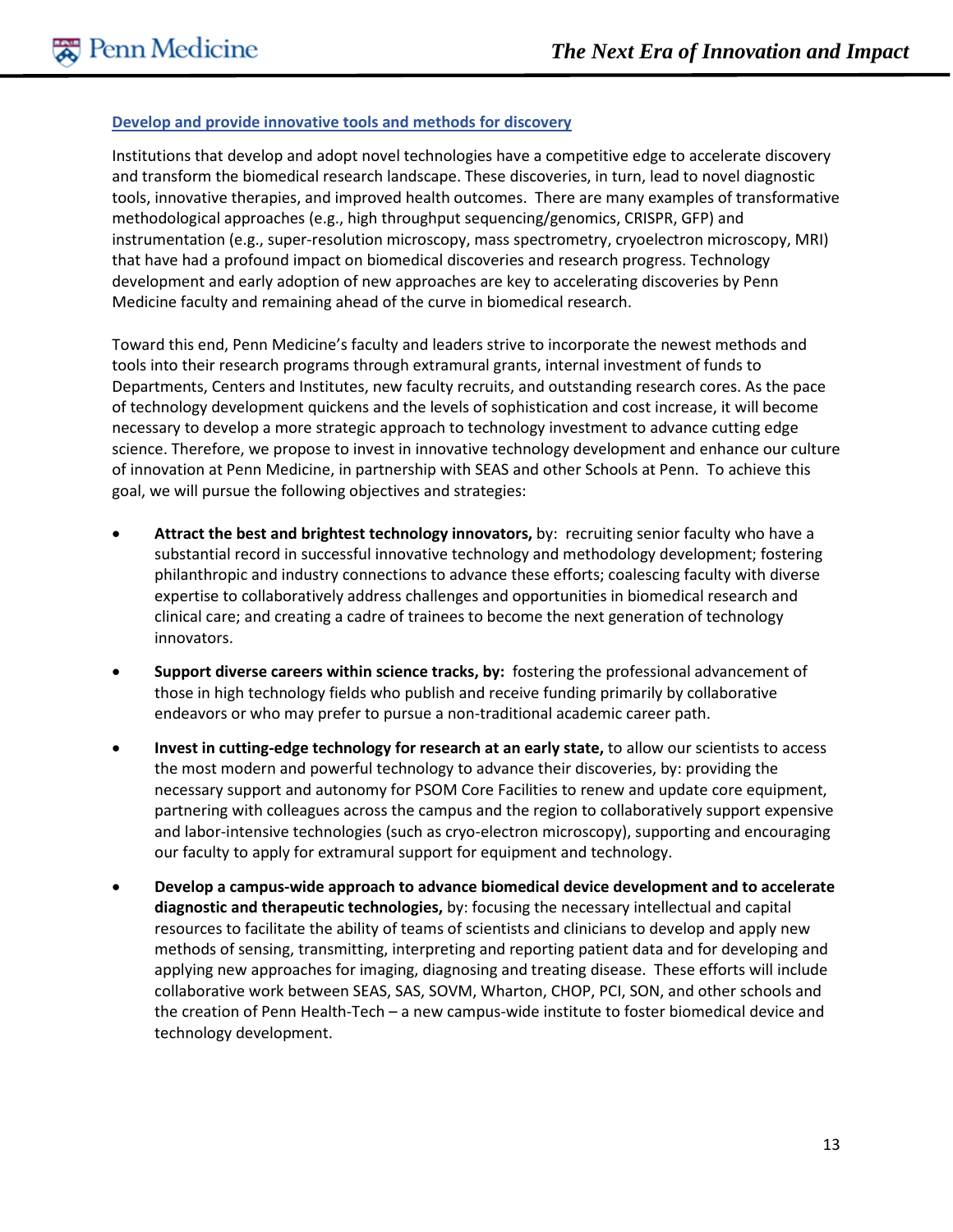#### **Lead in first-in-human clinical trials of novel diagnostics and therapeutics**

Penn Medicine has made significant investments in the human capital and research infrastructure necessary to facilitate transition of fundamental discoveries into clinical trials and novel therapies. In the past five years, we have witnessed a greater than 30% increase in the number of clinical trials, with the greatest increase in first-in-human studies and early phase I/II clinical trials. We have also observed tremendous growth in multisite, national, and international clinical trials designed, led, and executed by Penn faculty. Groundbreaking work in cellular immunotherapies and gene therapies have advanced to promising early phase trials to treat cancer and orphan diseases. New revelations about neuroplasticity are leading to novel neuro-engineering approaches to accelerate recovery from traumatic brain injury and stroke, while a new understanding of neurodegenerative processes brings hope for development of new diagnostics and therapies for ALS, Alzheimer's and Parkinson's diseases. In parallel, new applications of sequencing technology promise to identify individuals at risk for myocardial infarction; fluorescent imaging approaches are improving precision surgery techniques; and new robotic devices offer safer and less invasive surgical treatments for cardiovascular disease.

Building upon this momentum, we have an ambitious goal to advance even more of these new agents and devices into first-in-human trials within the next 5 years. While these approaches have enormous promise for transforming health, they also carry risks of unanticipated consequences. As such, it is imperative that this work be based on rigorous preclinical research and adhere to the highest ethical and regulatory standards. With our exceptional track record of breakthrough research, our strong clinical trials infrastructure, and comprehensive regulatory environment, Penn Medicine is ideally situated to lead the nation in safe and effective first-in-human studies of new diagnostics and therapies. To meet this goal, we will enhance our infrastructure through the following key objectives and strategies:

- **Create a model centralized infrastructure to lead in first-in-human trials,** by: designing a comprehensive clinical trials operational unit; implementing an electronic clinical trials management system that interfaces with Penn Chart; revitalizing and expanding the centralized infrastructure for budgeting and financial compliance; providing real time monitoring of research conduct in an expanded centralized compliance program; leveraging and expanding the Penn Biobank in support of correlative science to identify biomarkers of on- and off-target effects, early response, and their biological mechanisms; and developing a new Investigational Drug Service cGMP facility in the new Center for Health Care Technology Building.
- **Accelerate enrollment of patients on clinical trials,** by: launching patient and physician facing ITbased platforms; leveraging behavioral economic strategies to foster provider communication about clinical trials; and partnering with philanthropic and patient advocacy groups to reduce financial barriers.
- **Build our community of investigators with a passion for clinical trials research,** by: launching a clinical trialist fellowship program; and expanding on-line education to share knowledge and enhance compliance.

#### **Catalyze industry partnerships and new start-ups to accelerate translational research**

Translating high impact discoveries to the clinic and society requires an even higher level of coordination and partnership with industry. Working together with the University, we helped to catalyze the launch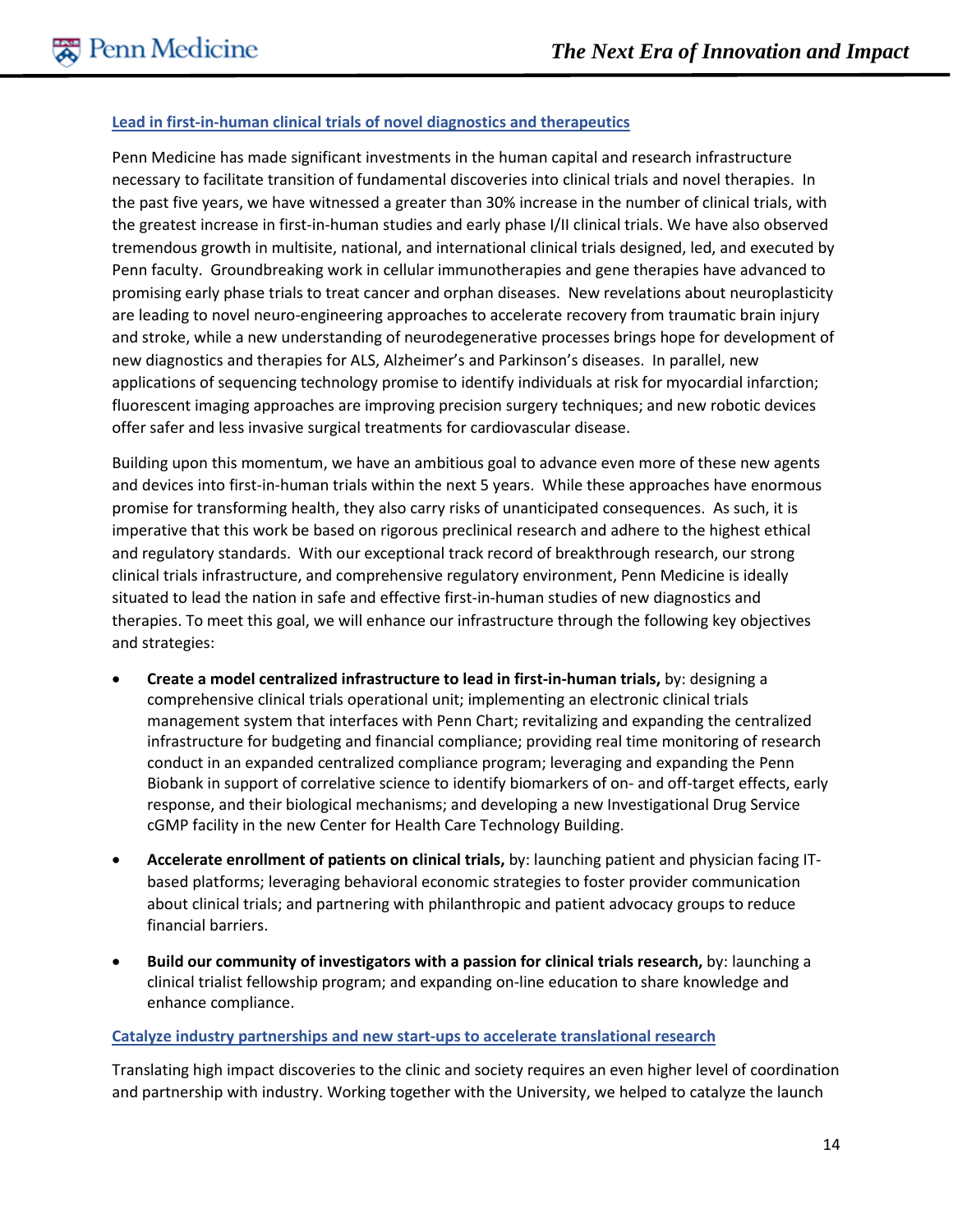of the Penn Center for Innovation (PCI) and facilitated a PCI satellite office in PSOM, encouraging closer collaboration between technology licensing officers and PSOM faculty. With the shifting NIH funding landscape and uncertain political climate, we have also diversified Penn Medicine's research portfolio to dramatically expand our industry sponsored research and other commercial alliances. Indeed, commercialization agreements involving PSOM faculty have increased to 440 from 120 and patents filed have increased to 600 from 400 (2011 – 2016). PCI Ventures has assisted in the formation of numerous high profile start-up companies in partnership with PSOM faculty, several of which are in the process of raising substantial venture led funding rounds.

To accelerate momentum, a new Chief Innovation and Corporate Outreach Officer was hired and is now working closely with PSOM leadership and faculty to identify and new corporate partnership opportunities in strategically important areas across PSOM such as neuroscience, dermatology, cardiometabolic disease and genomics. Further, to address advanced health care needs, it is increasingly important to connect biologic cures with the device sector. To this end, the Penn Center for Health Devices and Technology partnership between PSOM, SEAS and the University aims to further catalyze medical device innovation to improve patients' lives.

Our investments in cell and gene therapy illustrate our bold approach in this area. The 2012 Novartis partnership ushered in a new era of commercialization of cancer immunotherapy work at Penn. More recent agreements, such as the alliance with the Parker Institute for Cancer Immunotherapy (2016), involve multi-institutional partners (Penn, MD Anderson, UCLA, Stanford, UCSF and Memorial Sloan Kettering). The collaboration with Celgene (2016) provides significant R&D funding to a research consortium including Penn, Mt. Sinai, Columbia, and Johns Hopkins. Commercialization activities for Penn's Gene Therapy Program include a major multi-year alliance with Biogen (2016) across numerous therapeutic indications (eye, skeletal muscle, CNS), as well as large alliance partnerships with Janssen Pharmaceuticals and several other industry partners. To continue our momentum in advancing discovery to first-in-human trials and new cures, it is imperative that we continue to support innovation at PSOM and Penn. These efforts will elevate further Penn Medicine's reputation as an epicenter in Philadelphia for innovation and commercialization. To achieve our goals in this area, we will pursue the following objectives and strategies:

- **Continue working with the University to enhance our partnership with PCI and optimize these interactions,** by: deepening the functional working relationship between PCI and the PSOM satellite office; and working closely with the Managing Director of PCI and the Vice Provost for Research to further streamline processes to promote effective collaboration.
- **Advance new strategic commercial partnerships in partnership with PCI,** by: developing even closer collaboration between PSOM faculty and the Chief Innovation Officer and Corporate Outreach Officer; encouraging the concierge system where investigators have personal relationships with PCI staff who know their portfolios and can view discoveries in the context of a lab's work; embedding PCI licensing staff in more strategic locations; ensuring that we capture all appropriate new inventions and intellectual knowledge that may be advanced through outside partnerships; and promoting greater efficiencies with legal and regulatory processes.
- **Advance Penn's Reputation for Innovation in Partnership with PCI,** by: leveraging PCI's marketing and communications resources to brand Penn as a center for innovation in life sciences via 'the Cellicon Valley' narrative; collaborating on key industry events such as the JPMorgan Healthcare Investor Conference, the International BIO Convention, and Life Sciences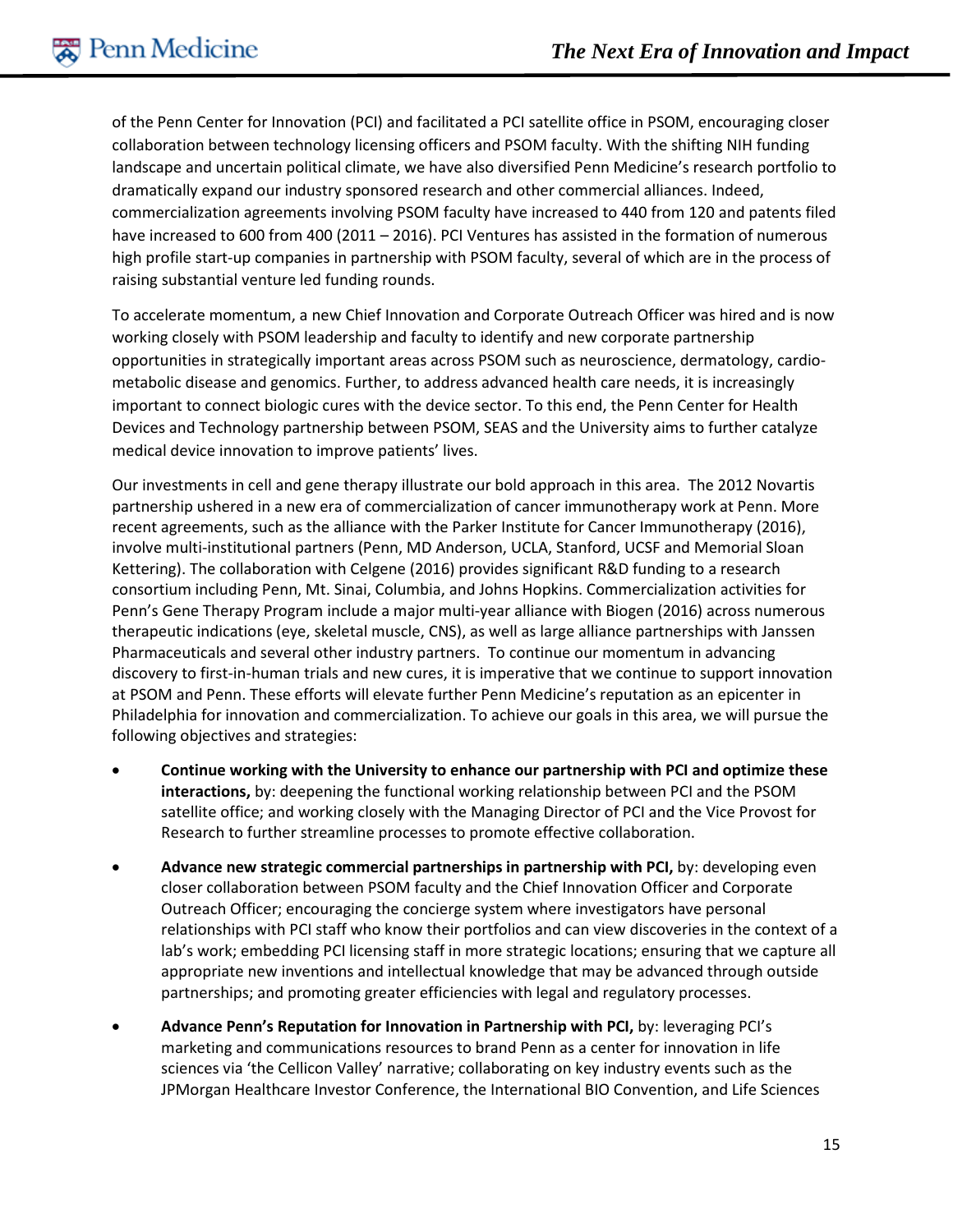Future to create custom programs that feature PSOM faculty and start ups; co-promoting PCI's NSF funding ICorps program to faculty who want to test and de-risk their ideas before formally forming a startup or corporate partnership; and encouraging industry to leverage Penn Medicine's unique resources to advance their strategic priorities (e.g., target discovery, preclinical modeling, a diverse biobank, and clinical trials expertise).

• **Advance high priority start-up opportunities,** by: working with the University to establish a more defined communication and monitoring structure to identify the most promising opportunities; and selectively nurturing those prospects that carefully balance opportunities and risks.

#### **Leverage talent and synergy across Penn's Departments, Centers, Schools, Wistar, VA, and CHOP**

Penn Medicine has a rich tradition of world renowned Centers and Institutes. Our recent history includes the formation in 2005 of the Institute for Diabetes, Obesity and Metabolism, the Cardiovascular Institute, the Institute for Translational Medicine and Therapeutics, and Institute for Regenerative Medicine (2007). More recently we launched the Penn Center for Personalized Precision Medicine (2016) and the Penn Epigenetics Institute (2017). Investigations fostered through the broad landscape of our Centers and Institutes consistently generate high impact publications with important new insights that will impact human health. As one example, new connections between Penn's Epigenetics Institute and other disciplines such as neuroscience, cancer, and aging are opening up entirely new lines of investigation. Collaborative work linking investigators in dermatology with those studying metabolism identifies novel cellular mechanisms to promote regeneration of healthy tissue after wounding. The translation of fundamental immunobiology research into new cell and gene-based therapies is changing the paradigm of therapy for cancer, autoimmune, and infectious diseases. These are but a few examples of the groundbreaking discoveries that are facilitated every day through our Centers and Institutes, and across Penn's campus.



As we look to the future, there is a tremendous opportunity to leverage talent across Penn's physically integrated campus, as well as with our close partners, CHOP, Wistar and the VA. Advancing these linkages will enable us to solve complex problems in health and health care, beyond what one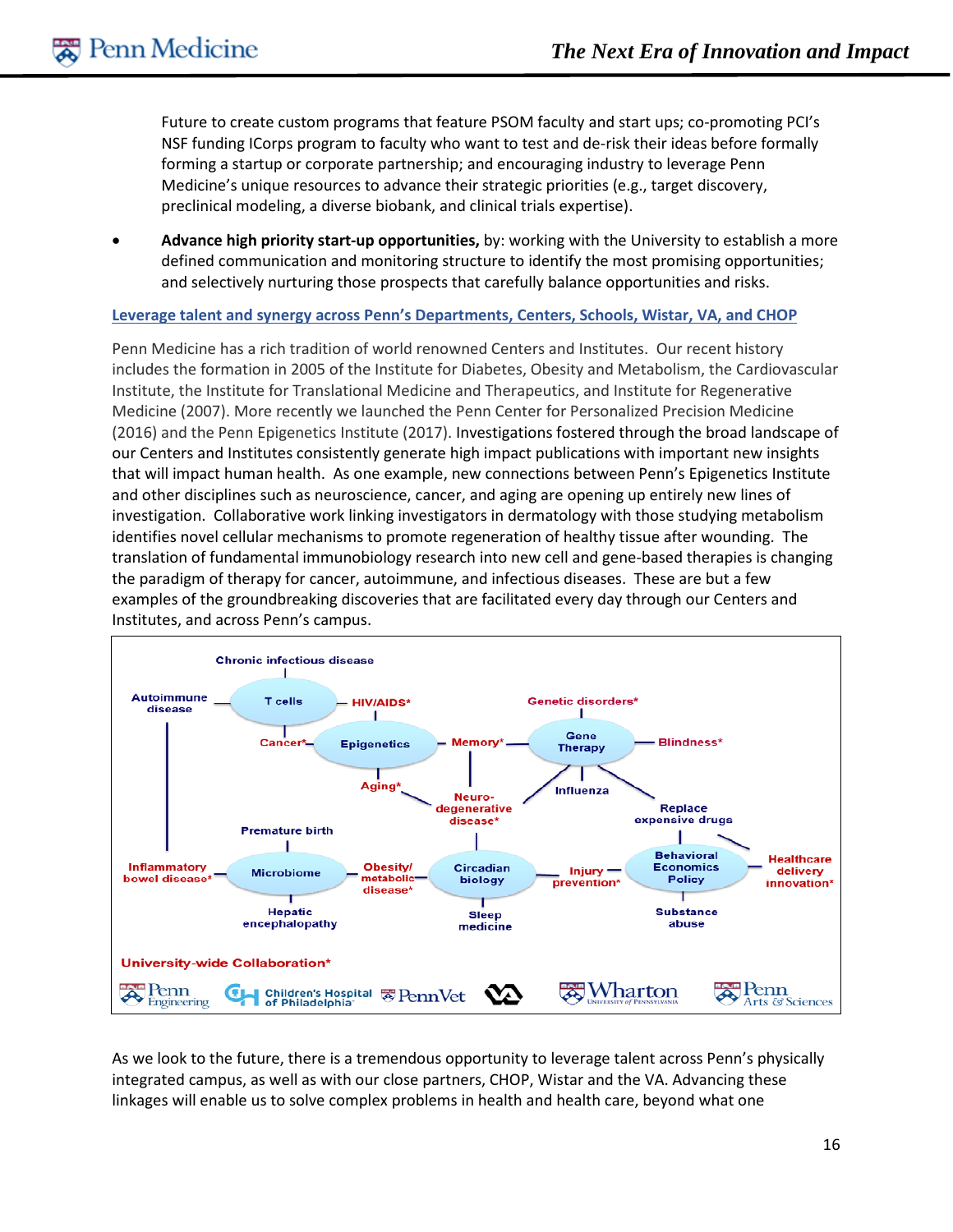Department, Center, School or organization could accomplish on its own. These connections will foster the success of our efforts to recruit, retain and engage top talent, to accelerate cutting edge discovery, to translate science from the laboratory to patient care and to the community, and to develop innovative educational programs.

Our growing partnership with CHOP is a case in point. In recent years, we have been working to streamline administrative barriers to collaborations that strengthen both institutions. Numerous initiatives are underway. Genetics is now a unified department across both institutions. Successful joint programs include the Penn-CHOP Microbiome Program and the Penn-CHOP Center for Digestive, Liver and Pancreatic Medicine. Important research collaborations also involve ITMAT, IDOM, and the Departments of Neurology, Cancer Biology, and Emergency Medicine. These joint initiatives demonstrate that we are stronger together than apart. Strategies that promote further collaboration will catalyze societal, regional and institutional benefits.

To leverage these connections and maximize the value of our geographic proximity, we will pursue the following objectives and strategies:

- **Collaborate across schools and institutions to bring the best scientists to Penn,** by utilizing the PIK, Presidential Professorship, and other mechanisms to foster collaborative recruitments of transformative faculty. Examples of foci for the future include, but are not limited to, stem cell research with CHOP/SOVM/SEAS, biomedical device and technology development with CHOP/SEAS/SOVM/SON, comparative biology with SOVM, and neuroscience, biomedical informatics, and computational biology/genetics, with Wharton/SAS/SON.
- **Leverage Penn talent for high-impact collaborative scientific initiatives**, by: enhancing communication with faculty involvement in NIH Councils and national boards in order to anticipate RFAs for major initiatives (e.g., BRAIN intitiative, Alzheimer's Disease, etc.); establishing crossschool catalyst groups in 3-4 areas of significant opportunity that build upon our existing strengths and assets; acclerating applications for major grants (e.g., P50, U01, etc.) through targeted seed funding and enhanced administrative support; and aligning strategic priorities across Schools with the goal of making collaborative investments and boosting Penn's national profile in key areas.
- **Partner with CHOP, Wistar and the VA to develop cutting-edge infrastructure,** by: identifying opportunities to invest in shared facility resources and technologies; and designing new policies and logistical operations as well as seamless administrative processes to reduce impediments to collaboration across institutions.
- **Redesign educational programs that reach across Penn and elsewhere,** by: leveraging the thematic framework of Centers and Institutes across Penn and CHOP to reimagine curricula in undergraduate and graduate medical education; and exposing our trainees to innovation and cutting-edge science as well as experiential learning across institutions.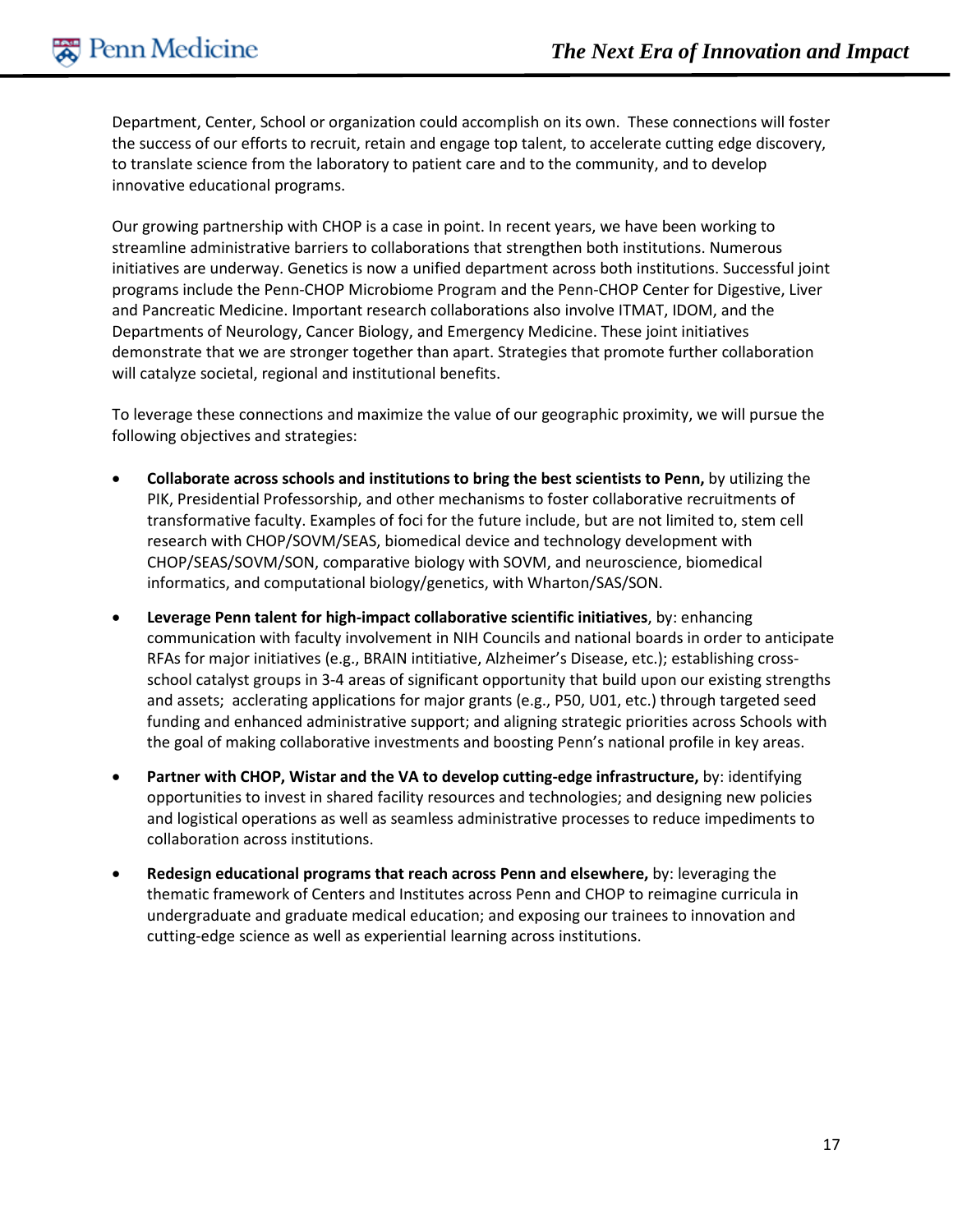#### **Reduce health disparities through public health science across Penn's campus**



Responding to the *Penn Compact 2020*, Penn Medicine has strengthened and broadened a variety of community partnerships over the past several years. These include community-based health care delivery in underserved neighborhoods through such programs as Puentes de Salud, as well as interventions in schools and implementation of Penn Medicine's Pipeline Program that creates a pathway for high school students to succeed in college and beyond. In 2013, we launched the Penn Center for Community Health Workers to advance the integration of evidence-based community health worker models into health care delivery. Its IMPaCT program has expanded to reach 2,000 patients a year and is a national model for improving the health of high-risk patients. The Cohen

Center, supported by a generous gift, provides care in West Philadelphia for veterans and their families experiencing challenges from TBI or PTSD. With new leadership of the Department of Family Medicine and Community Health and the Department of Psychiatry, we are building research excellence in population health management and creating new care models to keep our patients and our community healthy.

Building upon this progress, there is an unprecedented opportunity for Penn Medicine to bring leadership to a trans-University initiative to transform Penn's approach to public health science and health disparities research. In doing so, we can leverage our deep expertise in genomics, environmental toxicology, behavioral and health economics, epidemiology, informatics, and community-based research. Extending the concept of precision medicine to "precision public health," these efforts can also leverage the technology of wireless monitoring devices to collect naturalistic data on medication adherence, physical activity, exposures, and social media. By fostering synergies across Penn's campus, we now propose to promote new Signature Initiatives in support of the *Penn Compact 2020* with a focus on moving the needle on specific health outcomes to reduce health disparities in our local community. Consistent with the National Academy of Medicine, Penn Medicine encourages efforts in local communities that represent the "front line" in the health promotion efforts. To advance public health science and the Penn Compact 2020, we will pursue the following objectives and strategies:

- **Collaborate with our University colleagues to create innovative new approaches to public health challenges,** by: leveraging the considerable talent in public health scholarship across Penn, as well as unique assets such as Pennovation, to create an impact that is greater than the sum of the parts. Recognizing the broad and daunting scope of public health problems – obesity, pollutants, addiction, violence, poverty, etc. -- we have chosen to focus on novel approaches that might be scaled and replicated, if proven successful. An overriding goal is to use these approaches to reduce disparities in health outcomes.
- **Support Signature Initiatives to improve specific health outcomes and reduce health disparities in our local community,** by: fostering multidisciplinary collaborations across campus to solve important, complex, multi-faceted health problems; supporting highly innovative community-based research initiatives in areas such as atherosclerotic cardiovascular disease, unsafe environments that increase risk for pedestrian injury, and respiratory hazards resulting from high levels of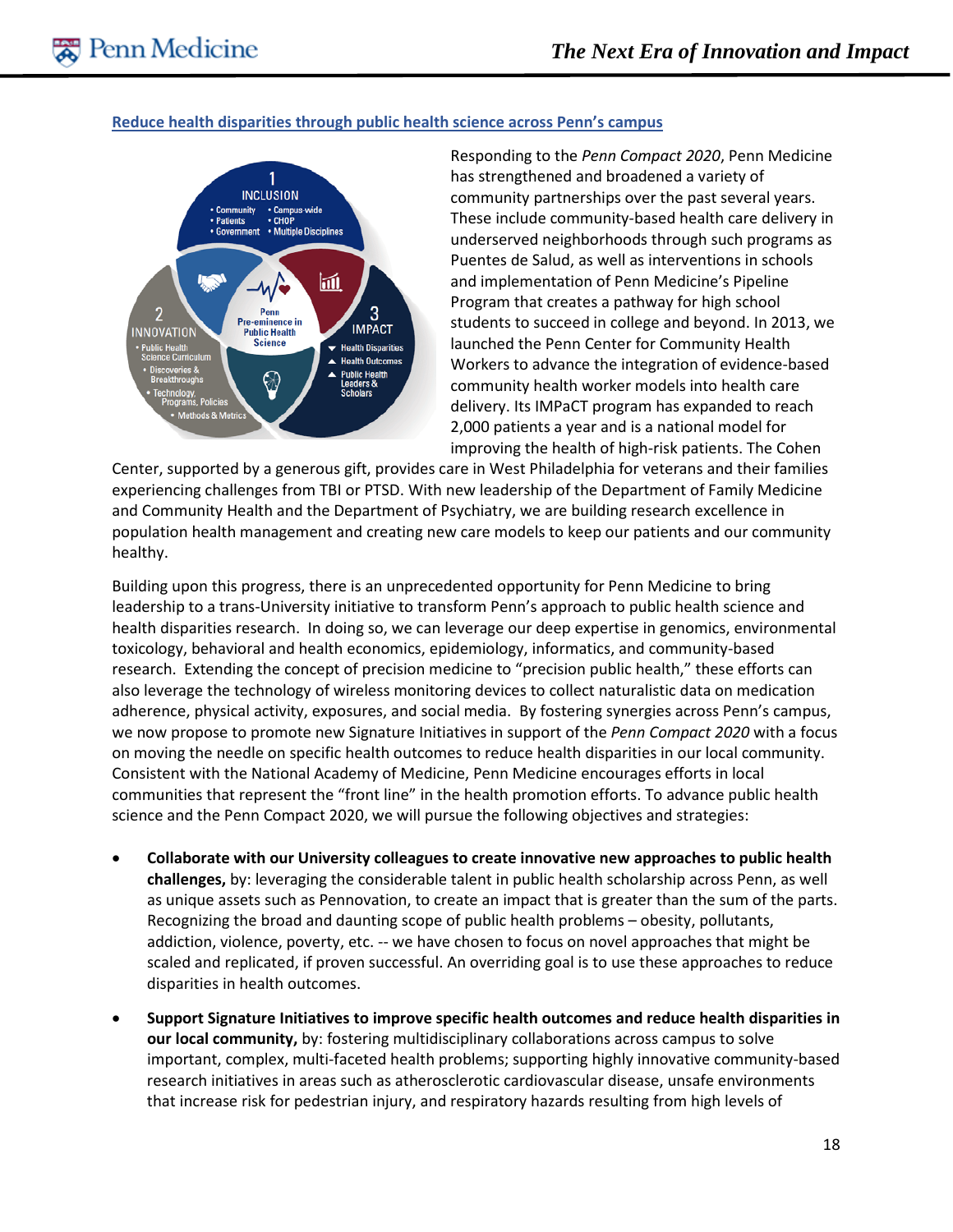environmental pollutants, among others; utilizing these initiatives as a template for future projects at Penn and nationally; and laying the groundwork for achieving sustainability for these projects through additional research grants and philanthropic support mechanisms.

- **Advance new tools and methods for public health and population science,** by: developing new approaches to predictive modeling of risk incorporating data on genomics, environmental exposures, and human behavior; conducting community-based innovation tournaments to foster public engagement; extending the model of rapid cycle intervention testing to the community setting; and utilizing new analytic methods for program evaluation using big data platforms.
- **Train the next generation of public health innovators,** by: redesigning existing undergraduate and graduate curricula across campus to bring a focus to population health; and linking clinical training in the health sciences on Penn's campus with research on social determinants of health, health equity, and public health science.

#### **Extend Penn Medicine's impact worldwide through Global Health**

As noted above, Penn Medicine is at its core a humanitarian organization. Whether through patient care, education, or research, our efforts in service are directed to helping people lead healthier, longer and more productive lives. It is not an overstatement to say that each of our faculty, trainees, and staff chose their careers and this institution as their professional home for this reason. Thus, extending our discoveries, innovation and impact to achieve health equity on a global scale is an essential component of Penn Medicine's moral fabric.

There are also practical reasons for more comprehensive engagement by Penn Medicine in global health. The increasing interconnectivity of our world through ease of travel and new communication streams has proven that health in one region often directly and rapidly impacts another, and has simultaneously raised awareness of disparities in global disease burdens and care: each highlighting the often-tragic need for even the most basic components of health care in many locations of the world. Aligned with these shifts, new generations of clinicians and scientists are entering the global health field in increasing numbers. Thus, our ability to attract and retain the best and brightest is at risk if we do not embrace this cultural shift. Importantly, new scientific discoveries and keys to understanding human disease also derive increasingly from studying distinctive global diseases and/or populations. Lastly, work in global health spans all of Penn's schools because geopolitics, law, business, communication, etc. all impact the provision and outcomes of health care.

Our vision for global health is to achieve health equity by utilizing the remarkable attributes, talent and resources of Penn Medicine, described throughout this strategic plan, to ameliorate disparities in the awareness, access and delivery of care. We will achieve this vision by empowering and supporting our people, by engaging trusted partners, and by advancing focused initiatives that complement Penn Medicine's existing strengths. Led by the Center for Global Health we will pursue the following specific objectives and strategies:

• **Build tomorrow's leaders in global health both at Penn and with committed regional partners**, by: establishing comprehensive, and scholarly global health training programs for Penn Medicine clinical and research trainees at all levels (UME, GME, BGS, Masters) with an eye to career development and sustainability; providing exceptional, and safe, global learning environments for our clinical and research trainees abroad; emphasizing capacity building for trainees and faculty at partner institutions from low-middle income countries via bi-directional exchange; by establishing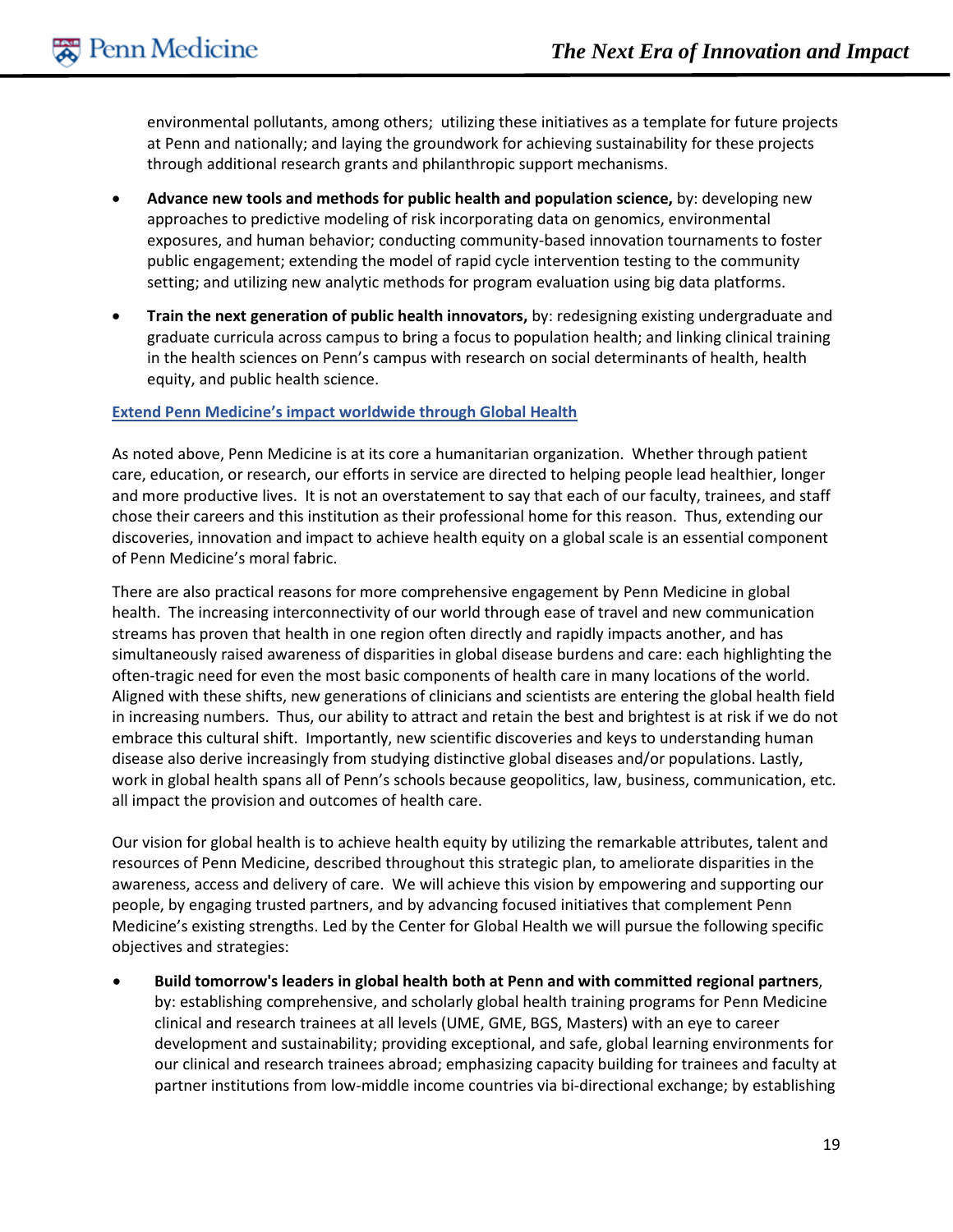tuition-based programs for foreign trainees from middle-upper income countries; and fostering recruitment of talent and the development of targeted extramurally funded programs.

- **Achieve maximal global health impact and promote Penn Medicine's excellence**, by: advancing 3-4 Global Health Imperatives (GHI) to address major global disease burdens in domains that reflect our excellence, where we are already committed to resource investment, and where we have faculty to champion the effort; linking directly to existing Penn Medicine Centers and Institutes, Departments and other Penn schools for these efforts; strengthening the GHIs launched in Oncology (2016) and mHealth technology (2017), and identifying new GHIs working with partners and funding agencies that are prepared to make investments to ensure sustainability.
- **Work cohesively with international partners to address global health disparities targeted at 2- 3 regions worldwide,** by: forming Regional Centers of Engagement (RCE) that unite efforts of committed government and institutional partners with Penn Medicine's combined mission areas; selecting programs strategically based on Penn's current efforts and linkages to local government ministries and universities that can promote sustainable programs; enhancing faculty and trainee engagement by lowering the entry threshold and cost of global work; and offering collaborations, networks and data acquisition to seed new research projects at home and abroad.
- **Build an intellectual community with passion for and knowledge in global health**, by: empowering and supporting our trainees and faculty pursuits through workshops that highlight on-going Penn global work, career options, and administrative services; bridging departments and schools, and raising external awareness of Penn Medicine's global efforts through co-sponsored symposia each semester; working cohesively with the Provost Office and Perry World House to promote a one-campus mission in global health; increasing the emphasis on awareness of new funding opportunities and philanthropy; and expanding relationships and bids for projects with new funding partners, such as the World Bank, Gates Foundation, and WHO.

# **C. Foster Inclusion, Engagement, and Professional Development**

*We will: Champion a culture of inclusion, diversity, collegiality and collaboration Enhance engagement and professional growth Foster a culture of wellness and personal resilience Create an environment in Penn Medicine where all faculty, students, and staff thrive*

Penn Medicine's most important strategic investment is in our diverse faculty and staff who pioneer discoveries, teach our trainees, and care for our patients. Exemplifying our commitment to a diverse and inclusive culture, we established the Office of Inclusion and Diversity (OID) in 2013 and developed an inclusion and diversity strategic plan that inspired the initiatives discussed below. In parallel, our Faculty Wellness Campaign, completed in 2016, crowd-sourced and then launched a series of creative services and programs to foster faculty wellness. To assess the impact of these programs, we launched the Physician Well-Being Index, an on-line assessment that provides individuals with immediate individualized feedback on their subjective well-being against national normative data. There are now close to 600 faculty who are regular users of this resource, tracking their well-being and accessing Penn Medicine resources for faculty development. Supplementing these initiatives, Penn Medicine Faculty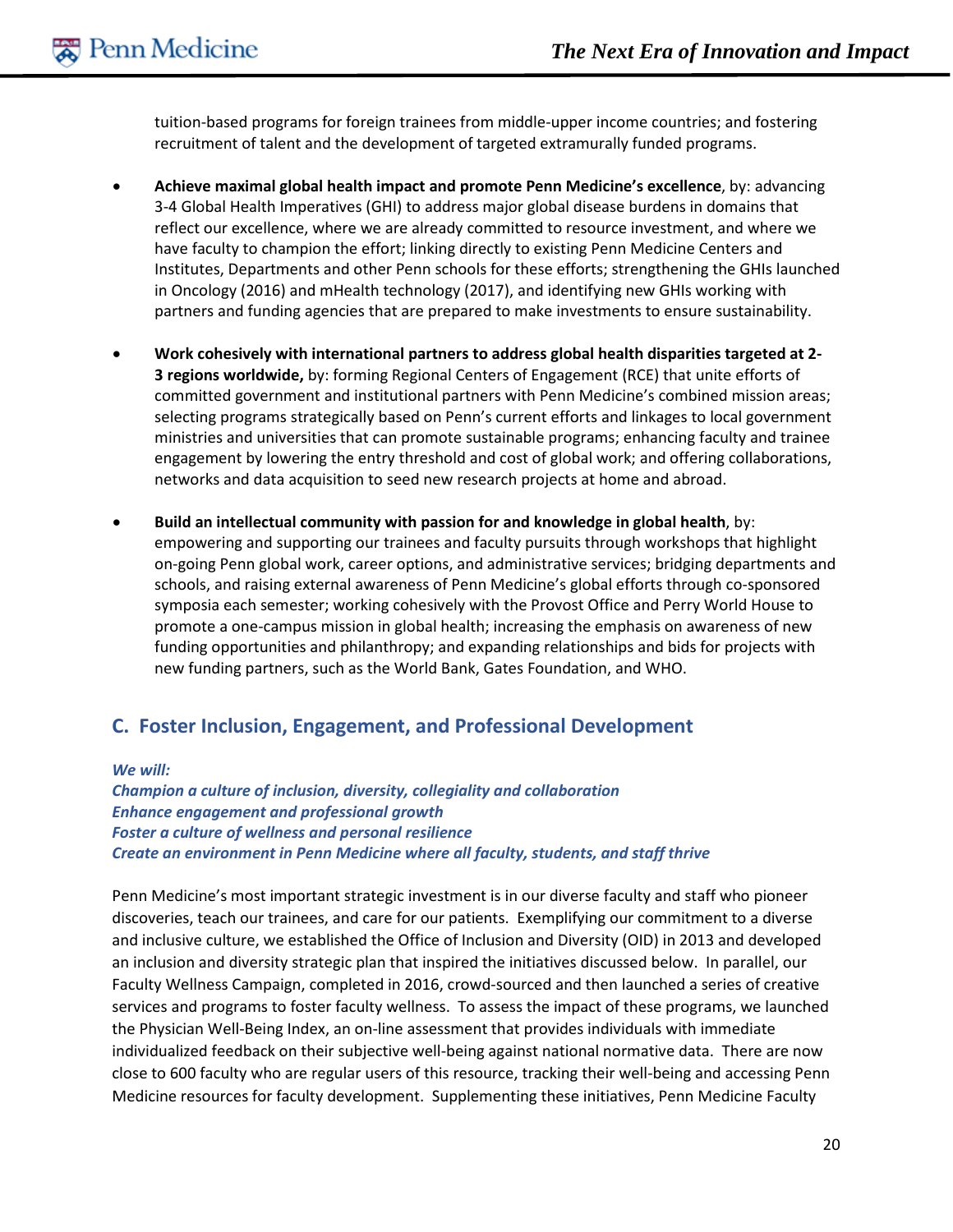Affairs and Professional Development engages over 900 faculty members per year in innovative programming to establish a sense of community and collaboration, and to optimize faculty creativity, professional development, and satisfaction.

These advances have inspired us to make even greater progress in this area. In the coming years, we envision an environment in which our scientists, clinicians, and educators work collaboratively with executive leadership to make Penn Medicine the best place to work in the world. Across the organization, training in unconscious bias and cultural competency will enable us to build a more diverse team, reinforcing our culture of inclusion and sense of community. Innovative multi-pronged approaches to professional development and wellness will foster intellectual and personal growth, while optimizing creativity, resilience, and satisfaction. To achieve these aspirational goals, we will: champion an inclusive culture that sustains diversity; launch innovative personal and professional development programs to foster professional engagement and advancement; and drive individual and organizational change initiatives to promote wellness and resilience in a rapidly evolving biomedical research and healthcare environment.

#### **Champion an inclusive culture that sustains diversity**

Launched in 2013, the Office of Inclusion and Diversity (OID) has grown its organizational capacity to advance inclusion and diversity efforts across Penn Medicine. Since its inception, OID created the Penn Medicine Program for LGBT Health, launched the Health Disparities/Health Equity Initiative and Health Equity Week, expanded the Diversity Search Advisor program to include nearly 50 advisors, and leveraged the Presidential Professorships program to appoint a diverse group of distinguished faculty members.

Increasing diversity has been noted across the pipeline and among the ranks of standing faculty, increasing underrepresented minorities from 5% to 7%. To sustain these fragile advances, it is important that inclusion and diversity initiatives extend beyond the ranks of medical students, residents, graduate students, postdoctoral fellows and faculty. Considering that our trainees spend a significant proportion of their time within the clinical enterprise, the success of efforts to enhance inclusion and diversity take on added importance. Within the domain of patient care, Penn Medicine is also poised to reduce variation in care and enhance delivery of culturally competent care, in conjunction with our efforts to reduce health disparities. Opportunities exist to extend this capacity for increased inclusion and diversity across Penn Medicine. Building upon the experience gained by OID to date, we will pursue the following objectives and strategies:

- **Model a culture of diversity at the highest levels of the organization,** by**:** increasing diversity among the Penn Medicine Board of Trustees and executive leadership to better reflect the diversity of the population served by Penn Medicine; launching an inclusive leadership development program to drive the development of talent internally and to sustain efforts to build diversity in leadership; and incorporating inclusion and diversity metrics into the evaluations of Penn Medicine leaders.
- **Foster a culturally competent workplace, free of bias,** by: providing training in unconscious bias to all faculty, staff, and trainees to ensure a culture of inclusion across the mission-critical domains of education, research, and patient care; and ensuring that search committees across Penn Medicine are conducted in a fashion that generates a diverse applicant pool and an objective process free of bias.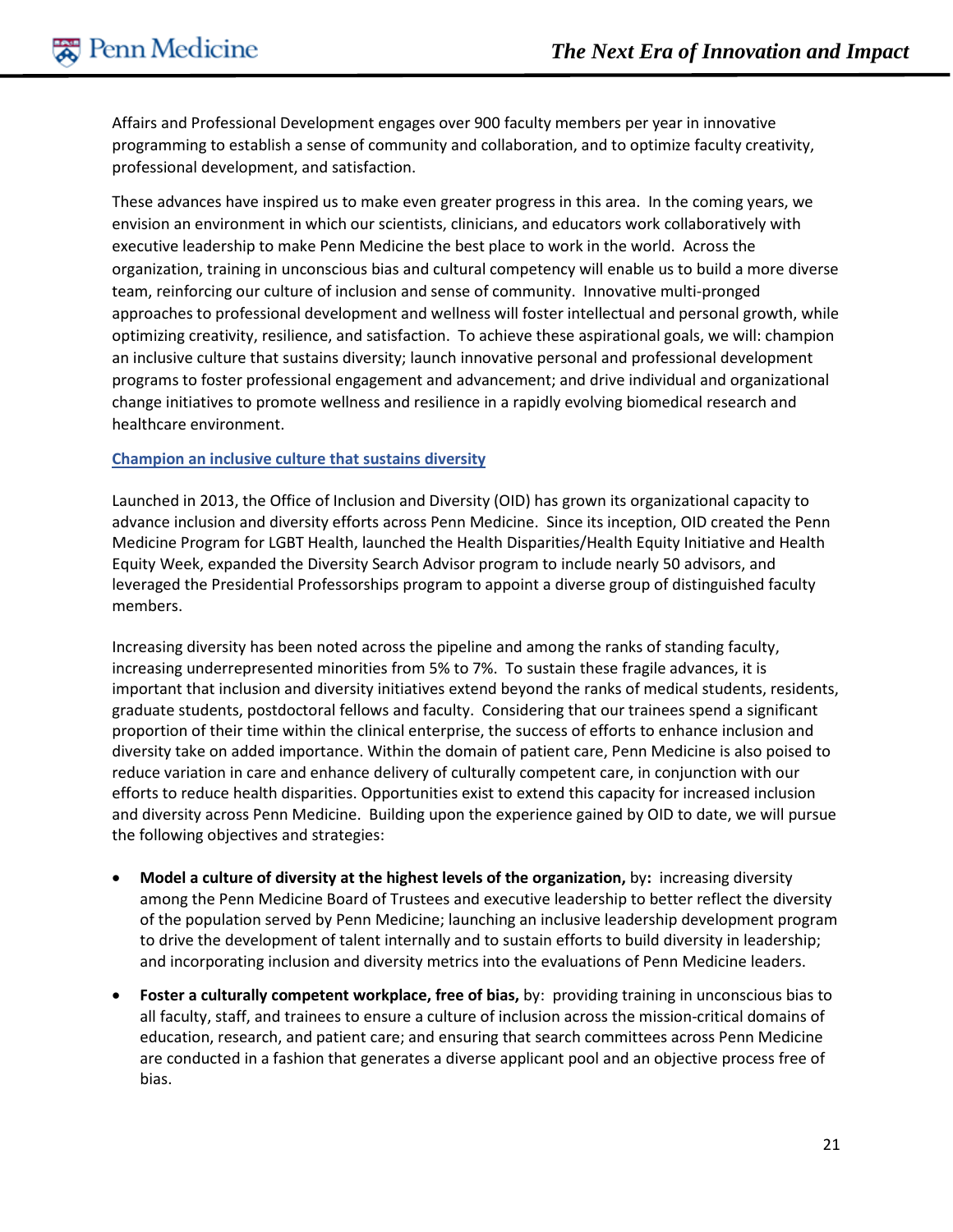• **Build a community of scholars to foster academic scholarship in inclusion and diversity,** by: developing the Special Interest Group for Health Disparities/Health Equity to create a community of scholars; investing in training and scholarship in social justice, cultural competency, and health equity; and fostering community-participatory research and education efforts to engage the local community our efforts.

#### **Enhance engagement with attention to mid- and senior-level talent**

Our unparalleled assets in professional development provide exceptional training and career development opportunities for our faculty and staff. Penn Medicine entities, such as Faculty Affairs and Professional Development, Penn Medicine Academy, Office of Organizational Effectiveness, OID, and the FOCUS Program for Women, offer a wide variety of programs with an emphasis on junior faculty. Notable examples include PSOM's leadership in the UPenn Pathways Program for STEM Faculty, Envisioning Later Stage of Career programs, and Teaching at the PSOM 101, an asynchronous learning course that covers best practices and recommended pedagogical strategies for teaching and providing effective feedback to trainees.

While the focus to date has been on fostering the professional development of our junior faculty and staff, we recognize the need to concentrate greater efforts on our mid- to senior-level talent as well. Within the changing landscape of academic medicine, openness to developing new skills and reinventing oneself professionally in meaningful ways is becoming increasingly vital. This may involve adopting new research or clinical directions, and/or assuming new leadership roles in our evolving AMC. Indeed, in a recent faculty survey, 70% of respondents indicated that a reason for considering leaving Penn would be to assume new leadership roles. Years of productivity are mostly lost when our faculty or staff leave, making career advancement a critical priority for Penn Medicine to remain a high performing AMC.

As the external pressures facing clinical medicine and biomedical research continue to build, success at all ranks will also depend on the ability to work collaboratively with other colleagues, to plan strategically about the future, and to demonstrate learning agility and resilience in the face of change. Penn Medicine faculty members also place great value on their intellectual and personal growth. To promote the values that are important, we will pursue the following objectives and strategies:

- **Develop our newest talent in Penn Medicine,** by: pairing new faculty with peer navigators to foster integration into our unique organizational culture and build a sense of community; hosting small group lunches and dinners for new faculty to create connections with colleagues and administrative leaders; offering individual coaching and workshops to strengthen competencies that will foster success in the face of external pressures (e.g., grant writing, teaching, mentoring, strategic thinking, emotional intelligence, and resilience); and providing training in team building skills pertinent to running a laboratory, working in clinical care teams, or building a collaborative research initiative.
- **Advance the career evolution of junior and mid-level talent,** by: applying the science of creativity through an "Idea Labs" concept to catalyze creative thinking and new ideas; offering small group programs and personal coaching on career progression to foster self-reflection and individualized goal setting; encouraging and supporting greater involvement in teaching and other interactions with junior faculty and trainees; and developing competitive retraining or advanced training programs for faculty as they enter the later phases of their careers.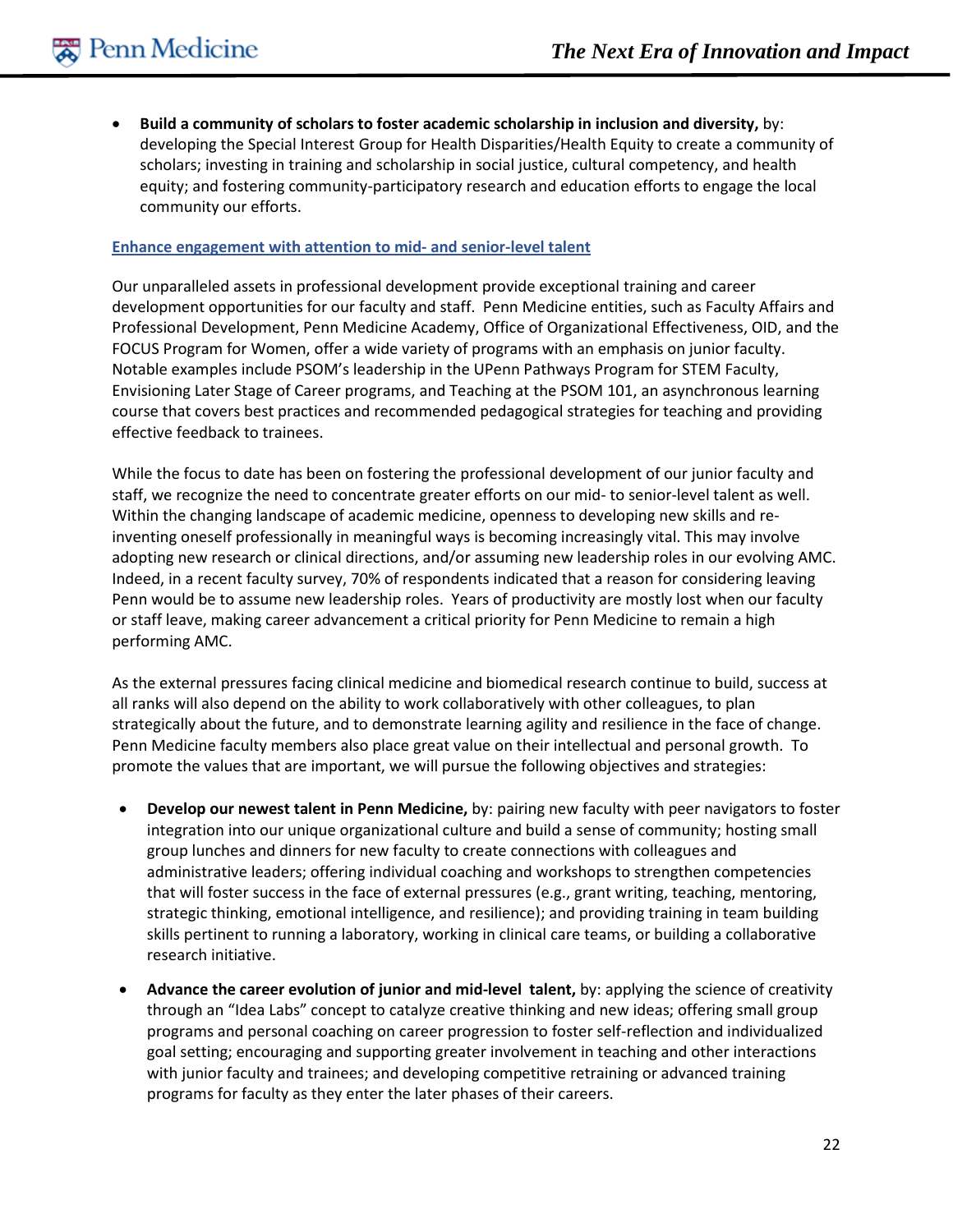- **Develop the future Penn Medicine leaders,** by: encouraging use of term limits for leadership positions at all levels with attention to succession planning; identifying mid-level leadership talent in a proactive manner and fostering their leadership development through effective assessment, feedback and targeted training; and initiating a Penn Medicine-wide pilot initiative to foster successful integration and outcomes for new leaders of our Departments, Centers and Institutes.
- **Engage all faculty and staff in activities to promote professional and personal growth,** by: creating strategically aligned professional development programs, including a Learning Management System that enables targeted content and online access to professional development courses; and establishing a Faculty Engagement and Advancement oversight committee to drive all of these initiatives and foster integration among various professional development entities.

#### **Foster a culture of wellness**

Penn Medicine recognizes the critical importance of promoting and rewarding faculty and staff wellness. Our 2016 Faculty Wellness Campaign crowd-sourced and then launched a series of creative services and programs to foster self-care and well-being, including: lactation support, provision of take-home meals, fitness and wellness classes, and a new open, collaborative space on the top floor of the South Tower Extension. In addition, a childcare center is scheduled to open in 2018. These programs exemplify our commitment to a set of values, attitudes, and behaviors that promote self-care, personal and professional growth, and compassion and respect for colleagues, patients, and staff.

Building upon this progress, now is the time to accelerate our efforts to address faculty well-being and reduce burnout. Faculty burnout within the modern AMC has received growing national attention by the National Academy of Medicine, the Association of American Medical Colleges, and the AMA. Accumulating evidence suggests that as many as 50% of physicians across the country report burnout, as defined by loss of energy and enthusiasm for work, a sense of diminished autonomy and control, and a reduced sense of professional and personal accomplishment. Burnout, in turn, is associated with increases in medical errors, decreases in quality of care, and reductions in patient satisfaction.

Diminished wellness is not unique to clinicians, but is also observed among biomedical scientists. Indeed, morale among academic biomedical scientists has worsened significantly over the previous five years and represents an alarming national trend. Drivers of increasing stress and burnout include funding challenges as well as administrative inefficiencies. Penn Medicine recognizes that solutions to these challenges will require collaboration among leadership, departments, and individual faculty members. To address this challenge, we will pursue a two-pronged approach that emphasizes fostering wellness and resilience and promoting practice and work efficiency for faculty, trainees and staff:

- **Foster a culture of wellness and personal resilience,** by: enhancing the support of the Faculty Wellness Committee to design and promote new engagement strategies that reward self-care and wellness; providing support for the time required for individuals to participate in these activities; utilizing the Faculty Well Being Index to provide access to tailored resources and for selfassessment of improvement; and enhancing accountability for faculty among departmental and divisional leadership by incorporating these outcomes into annual and six-year departmental reviews; and engaging in random acts of kindness to mitigate environmental stresses.
- **Promote clinical practice efficiency,** by: experimenting with alternative work flows and flexible clinical scheduling; using flex time as an incentive for increased productivity; increasing the use of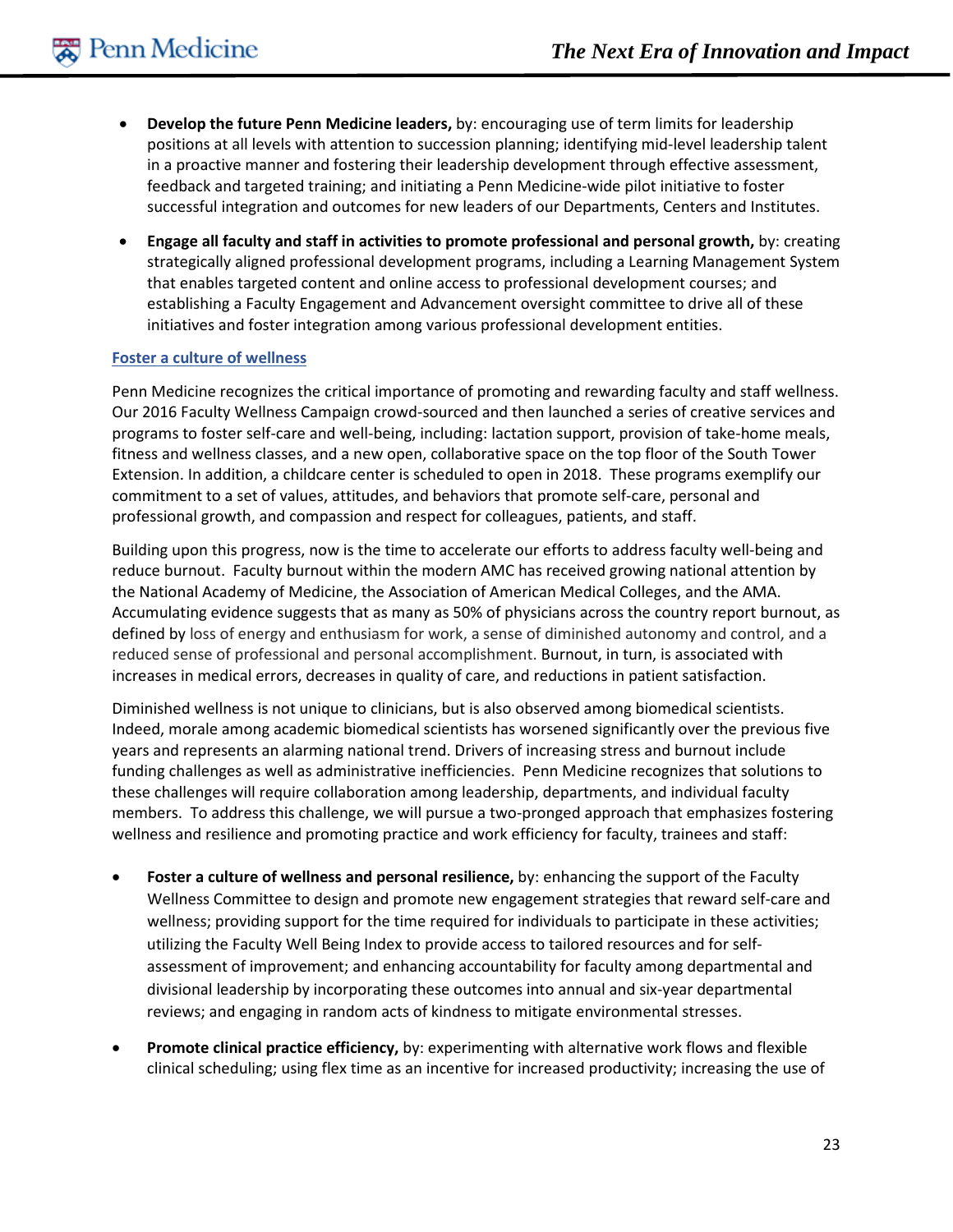physician extenders; and streamlining use of the electronic health record. These steps will ensure that all providers are working at the top of their licenses.

• **Enhance administrative efficiencies,** by: developing more efficient on-line systems that minimize time required for administrative reporting and to decrease regulatory burden (e.g., conflict of interest, progress reports, dossiers); enhancing administrative support for the development and submission of interdisciplinary and cross-departmental program and training grants (e.g., P01, P50, U, T32); and providing editorial support for protocols, grants, and papers.

# **D. Promote Lifelong Learning**

#### *We will:*

*Champion the concept of lifelong learning in each of our education programs Catalyze interdisciplinary learning across the continuum Leverage Penn's multiple Schools to foster inter-professional education Lead in new educational methods including online media and experiential learning*

Founded in 1765, our School of Medicine at the University of Pennsylvania was America's first. After 250 years, the PSOM is now embedded within a thriving AMC and University. However, education remains our defining mission and our programs have expanded to complement the size, scope, and quality of Penn Medicine's research and clinical enterprise. These programs include: UME (783 MD students); the Medical Scientist Training Program (189 MD/PhD students); 79 ACGME accredited Residency Training Programs (1300 residents and fellows); the Biomedical Graduate Studies Program (608 PhD students); and the Biomedical Post-doctoral Program (662 post-doctoral fellows). We also lead our peers in providing opportunities for interdisciplinary learning, with more than 60% of MD students achieving additional degrees or certificates. In addition, our CME program allows physicians and health care professionals from across the world to stay abreast of the latest techniques, procedures and research.

Across this continuum of UME, GME, and CME, Penn Medicine has been in the vanguard of medical education reform. Our innovative curriculum and integrated approach emphasize the acquisition of selfdirected learning skills, team learning, and the use of state-of-the-art learning technologies, including simulation and a growing portfolio of online educational programs. Building on our experience with Coursera, in 2016 we made a significant entry into the online education space with the introduction of an online course offering a Certificate in Health Care Innovation by the Department of Medical Ethics and Health Policy. With this program, Penn extends its unique set of faculty expertise in health policy, behavioral economics, and operations management to mid-career professionals in order to transform the way health care is delivered. Further, we continue to expand open learning for and from Penn. Building on the successful launch in FY 17 of two online 3D anatomy courses (The Thorax and Embryology of Heart and Lungs), we are implementing multiple new on-line courses on the EdCast and Coursera platforms.

We have also expanded our inter-professional education efforts in recent years. With the School of Nursing and UPHS nursing leadership, we received approval for joint accreditation to provide CME/CNE Inter-professional Continuing Education (IPCE) at Penn. We also advance the model of interprofessional education (IPE) through a broad range of regularly scheduled series, such as Grand Rounds, Case Conferences, Morbidity & Mortality Conferences, Tumor Boards, Quality Conferences, and Journal Clubs. Additional efforts to advance team learning include: developing and implementing IPE programs for primary care teams on improving communication skills; implementing programs through Faculty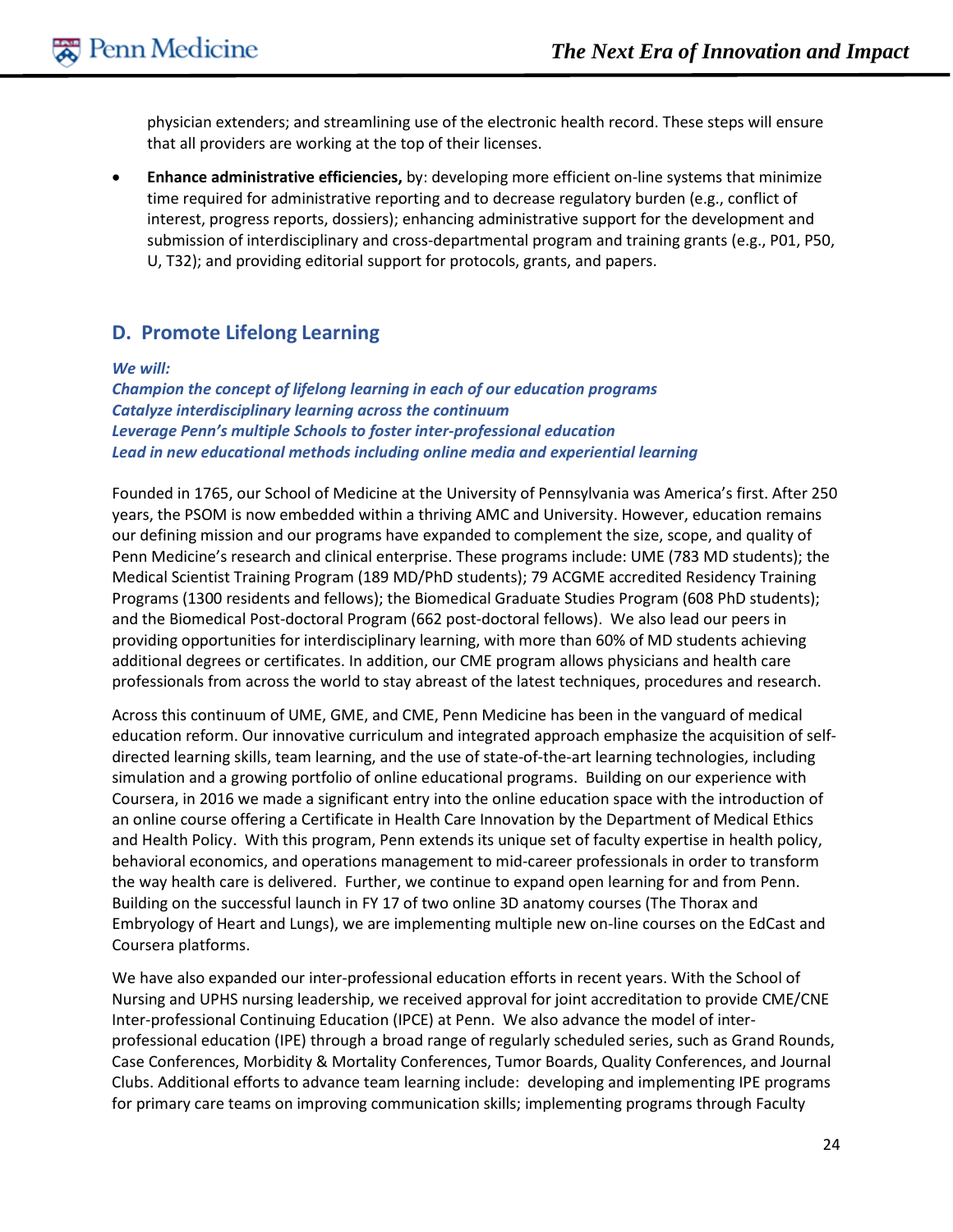Development in how to teach teams in an IPE setting; implementing IPE programs in opioid training for faculty around acute and chronic pain management; and developing and implementing a program that hosts the top 100 regularly scheduled series across multiple disciplines for all faculty (clinicians and nursing) and staff in Penn Medicine.

These efforts have been greatly facilitated by the opening of the Jordan Medical Education Center (JMEC) in 2015. Supported by a \$40 million gift, JMEC is among the first medical education facilities in the nation to fully integrate advanced education facilities and technologies with active clinical care and research lab space. To increase access to our progressive Penn Medicine education environment, in FY 17, we awarded \$16.2M in scholarships for UME, with 61% of our MD students awarded support and 133 of 477 students receiving full scholarships. Significantly, this placed us in the 90<sup>th</sup> percentile for all medical schools, according to the latest Financial Aid Summary Report (FASR) compiled by the AAMC. Students in the Class of 2017 graduated with an average debt of \$122,850, appreciably less than the national average of \$189,165 in FY 15-16.

The high caliber of our medical education program has been recognized by our receipt in 2016 of accreditation from the LCME through 2024 and a consistent top 5 ranking by *U.S. News and World Report*, advancing to #3 in 2016.

- **Build the educational programs for the future.** Consistent with our leadership in medical education innovation, the new Senior Vice Dean will lead a planning effort to reimagine and adapt medical education for the future. Leveraging our investments in JMEC, our robust scholarship support, and aligned education assets in our PhD and Master's programs, this is an ideal time for a comprehensive evaluation of our medical education curriculum. As reflected in our recent LCME review, our current education programs are outstanding and have evolved continuously since a major reform in 2000. Nonetheless, the daunting growth of information relevant to pathophysiology, diagnostic testing and differential diagnosis, and available treatments creates significant challenges for new learners as well as practicing clinicians. It is also important to recognize changes in the learning habits of students and to capture their enthusiasm for new modes of learning including online media and video, group dynamics and inter-professional education, simulation, entrepreneurship, and experiential learning. As noted above, a majority of PSOM students seek additional degrees and certificates, reflecting their interests in leadership and multiple disciplines. Assuming a start date in 2018, we anticipate completing this review and planning process by 2020.
- **Integrate educational programs across the continuum of life-long learning.** Our current portfolio of education programs (Master's, BGS, MD/PhD, UME, GME, CME) relate to multiple disciplines, as well as different stages of learning. These programs also engage multiple different organizational entities (PSOM, UPHS, CHOP, VA, University, LGH, etc.). A newly created Education Council, led by the SVD for Medical Education will provide a coordinating structure to ensure optimal alignment of these programs, promote communication among the programs, and mediate financial transactions, when appropriate.
- **Reimagine graduate education in the biomedical sciences.** Since its founding in 1984, the Biomedical Graduate Studies (BGS) program has thrived as an integrated graduate program in the life sciences. Though largely based at the PSOM, these PhD programs engage faculty at multiple Penn Schools (e.g., SAS, SVM, SON, SDM) as well as the Wistar Institute and Fox Chase. Somewhat analogous to medical education, the forces shaping biomedical research are changing rapidly, and it is timely to review the organization and curriculum of BGS. A new Director, Kelly Jordan-Sciutto, was appointed in 2017, and will engage a task force in this review, with a goal of completing its work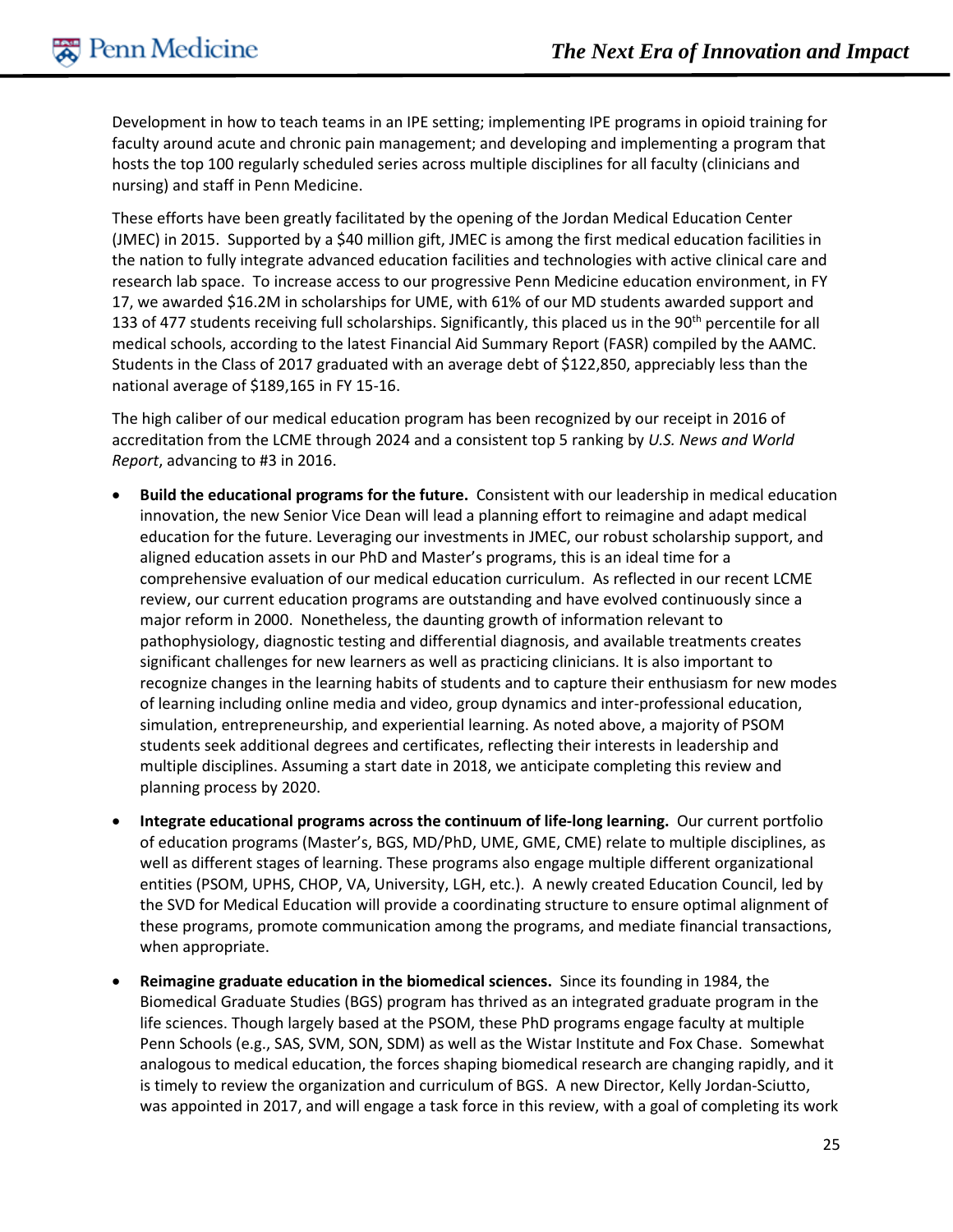before start of 2019. Because the MSTP program spans both UME and PhD programs, its stakeholders will be included in both review process to ensure coordination of its unique requirements.

- **Establish a new Innovation Center for Online Medical Education.** This Center, to be led by Dr. Gail Morrison, will develop new methods of individualized content delivery using video, simulation, MOOCs, and technologies of the future. Leveraging our investments in a new media center, as well as the University's prioritization of online learning in multiple Schools and disciplines, we will be an early mover in an area that is ripe for leadership. Medical education is expensive and the efforts of schools throughout the U.S. and the rest of the world are partially redundant and of variable quality. We will leverage the talents of our faculty and the innovative education environment at Penn to explore new models of disseminating knowledge, reducing the costs of medical education, and generating financial support for online learning.
- **Enhance trainee wellness and development of competencies that promote personal and professional development (e.g., resilience, emotional intelligence, change management).** Growing awareness of physician burnout and stress among medical students, residents, and PhD students, and post-docs underscores the importance of developing effective coping skills and lifestyle management throughout the continuum of learning. In parallel with our focus on faculty and staff wellness, we will tailor programs for trainees in these different environments to optimize their learning, habits, and experience at Penn. A goal is not only to implement these programs but also to share our experience with other institutions through various professional organizations such as AAMC.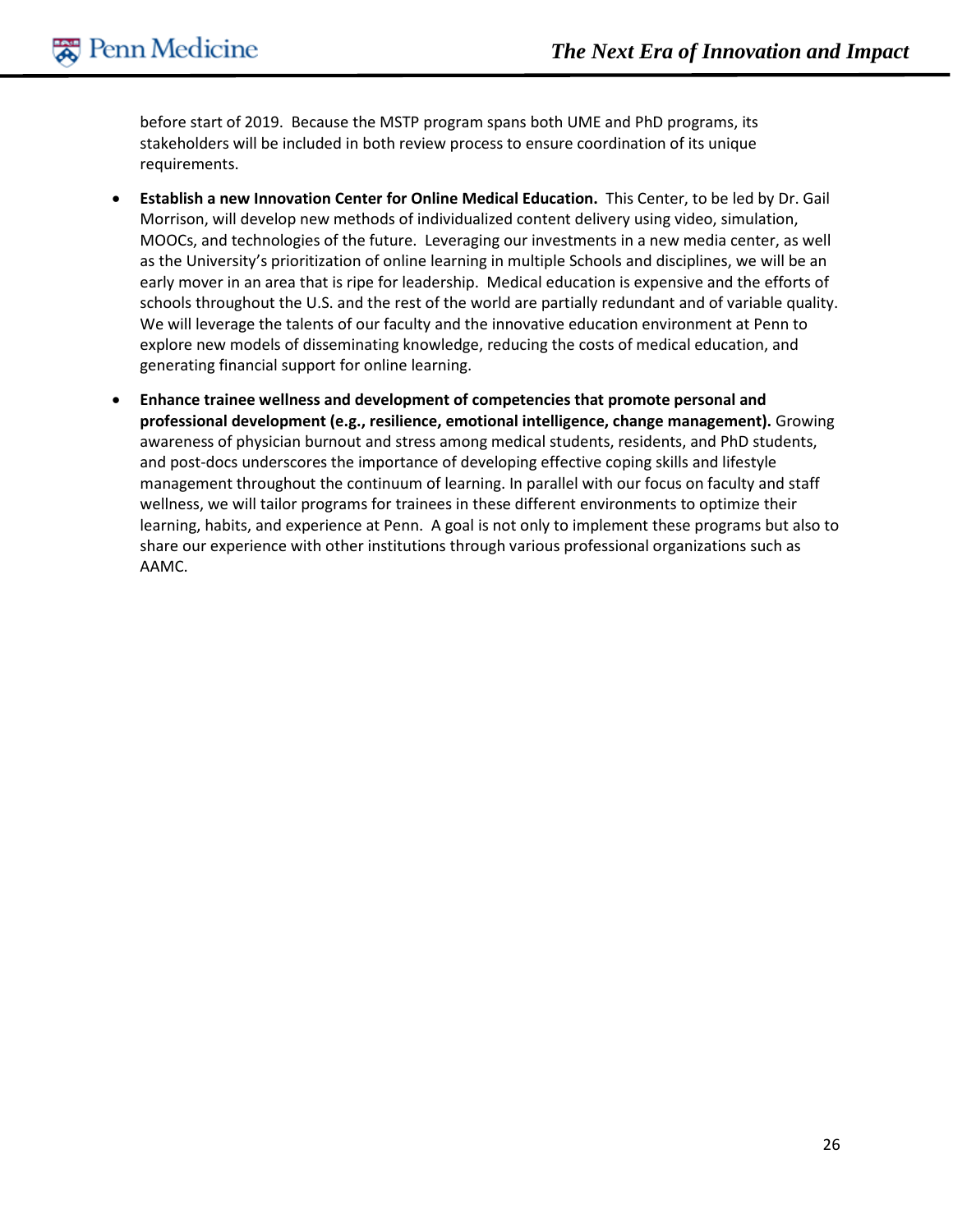#### **Appendix A: Notable Accomplishments (2012-2017)**

*Shaping the Future of Medicine* (2012-2017), outlined six strategic priorities:

*Lead in Delivering Individualized Medicine Realize Penn Medicine's Potential for Innovation Enrich the Life of Our Faculty through Diversity and Flexibility Impact Outcomes Locally and Globally Create Innovative Interdisciplinary Educational Programs Optimize Performance of the Penn Medicine Ecosystem*

Strategic Investments in each of these domains have propelled significant momentum across all mission areas. Notable accomplishments include:

#### *Lead in Delivering Individualized Medicine*

• **Growth in precision medicine:** Launched in 2013 as a collaborative effort between the Department of Pathology and Laboratory Medicine and the Abramson Cancer Center, the Center for Personalized Diagnostics (CPD) offers precision diagnostics through the integration of molecular genetics, pathology informatics, and genomic pathology. Precision testing identifies patients who might benefit from current, often cutting-edge therapies, while sparing others the side effects and costs of therapies that are unlikely to be efficacious for them. To further accelerate progress in this burgeoning field, we established the Penn Center for Precision Medicine (CPM) in 2016. Through its interdisciplinary governance structure and Accelerator Fund Program, the CPM is catalyzing transformative science to bring precision medicine into every day patient care, and improve clinical outcomes for a lasting impact on health.

#### *Realize Penn Medicine's Potential for Innovation*

- **Reinvention of tech transfer:** Working together with the University, we catalyzed the launch of the Penn Center for Innovation (PCI) and opened a satellite office in the Perelman School of Medicine, allowing closer collaboration between technology licensing officers and faculty. Nearly 500 Penn Medicine faculty have participated across numerous PCI programs. Results (2011 – 2016) demonstrate considerable momentum -- commercialization agreements have increased to 440 from 120; patents filed increased to 600 from 400; clinical trial activity increased to more than 1000 active studies, from 400. This latter result was greatly facilitated by implementation of a bestpractices clinical trial process, including risk management, under the leadership of Emma Meagher.
- **Penn Medicine Center for Healthcare Innovation:** Launched in 2012 to support faculty and staff in their efforts to design, test and implement new approaches to improve health care delivery and patient outcomes, PCHI has fostered a culture of experimentation and entrepreneurship at Penn Medicine. To date (2016), its Innovation Accelerator Program has received nearly 300 proposals and funded 21 projects, ranging from antibiotic stewardship, to increasing completion of and compliance with advance directives, to IMPaCT, a leading, evidence-based community health worker program for vulnerable populations.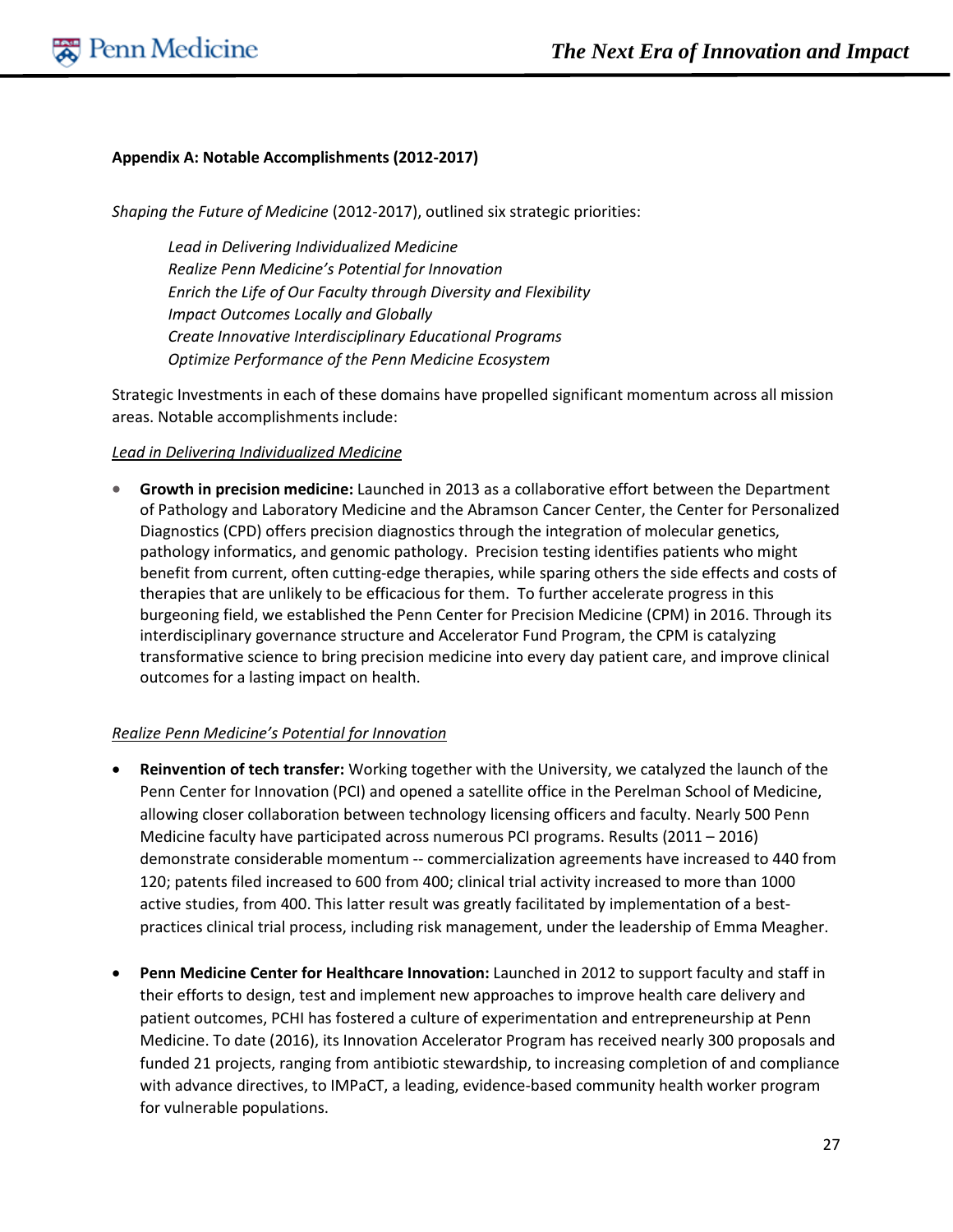- **Creation of the Institute for Biomedical Informatics (IBI)**: Created in 2014, the IBI has significantly enhanced the informatics ecosystem at Penn, supporting basic and clinical research and clinical care. Since its inception, IBI has grown to include 57 affiliated faculty members from PSOM as well as SAS, Engineering, Nursing, Veterinary Medicine and Wharton. At the same time, the IBI Bioinformatics Core is supporting research with Big Data in the Abramson Cancer Center, the Center of Excellence in Environmental Toxicology, the Penn Epigenetics Program, and CHOP, as well as individual faculty investigators throughout PSOM.
- **Penn Medicine Biobank (PMBB):** The PMBB coordinates the recruitment of Penn Medicine patients under a universal IRB protocol, including consenting, obtaining of specimens (blood, and in some cases tumor tissue), sample processing, sample storage, sample annotation, generation of genomic data, distribution of samples for research, access to EHR phenotype data through the Penn Data Store. The PMBB also obtains permission to recontact participants for additional studies, to enable longitudinal investigation of clinical outcomes. By 2017, over 45,000 patients had been enrolled, making PMBB one of the top 5 academic biobanks by size in the US. In addition, more than 10,000 participants (23.7%) are African-American, the largest representation of AAs in an academic biobank in the US.
- **Microbiome program**: Established in 2014, the Penn/CHOP Microbiome Program investigates new ways to improve health by manipulating microbial populations. Its innovative core facilities include the Microbiome Sequencing Center at CHOP, the Gnotobiotic Mouse Core, the Microbial Culture and Metabolomics Core, the Microbiome Human Intervention Core, and the Acute Care Biobanking Core. Results include a growing number of papers published in top-tier journals (31 publications across 23 journals, 2014-2016), and a burgeoning grant portfolio that exceeds \$40M.
- **Major commercialization partnerships**: The 2012 Novartis partnership, which has invested more than \$200M in our cancer immunotherapy program, catalyzed a new era of commercialization at Penn. Recent agreements, such as the \$250M alliance with the Sean Parker Institute for Cancer Immunotherapy (2016), involve multi-institutional partners (Penn, MD Anderson, Stanford, UCSF and Memorial Sloan Kettering). The collaboration with Celgene (2016) in cancer research provides up to \$300M in R&D funding to a consortium of Penn, Mt. Sinai, Columbia and Johns Hopkins. Commercialization activities in the Gene Therapy Program include a potential \$2B multi-year alliance with Biogen (2016) across numerous therapeutic indications (eye, skeletal muscle, CNS), as well as alliances with Janssen, Johnson & Johnson and other industry partners.
- **Research funding and impact**: From 2011-2017, annual sponsored research awards grew from \$583M annually to \$685M. Over that period, the number of high-impact papers published in top-tier journals increased from 220 to 408. Over the past five years, 16 faculty members have been elected to the National Academy of Medicine and six members to the National Academy of Science. Foreshadowing future success, Penn ranked 8<sup>th</sup> in the Nature Index 2016 of Rising Stars, which identifies ascendant scientists showing the most significant growth in high-quality research publications.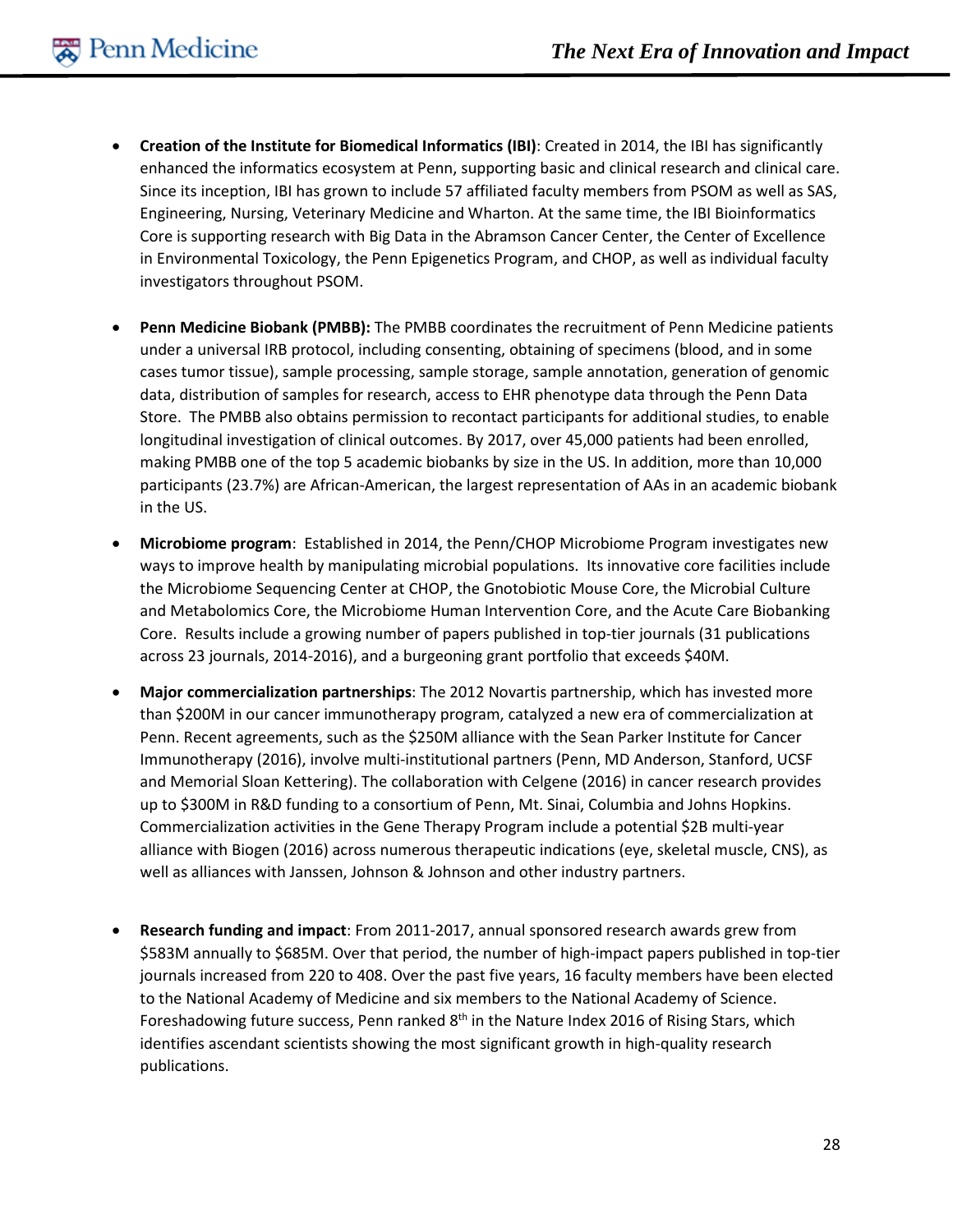#### *Enrich the Life of Our Faculty through Diversity and Flexibility*

- **Promote Diversity and Inclusion**: To accelerate our efforts in this domain, we established the Office of Inclusion and Diversity (OID) in 2013. We have accelerated the recruitment and retention of diverse faculty and reaffirmation of the benefits of an inclusive culture. Representative accomplishments include: completion of a diversity engagement survey and development of a strategic plan; establishment of the Penn Medicine Program for LGBT Health; launch of the Health Disparities/Health Equity Initiative and Health Equity Week; expansion of Diversity Search Advisor program to include nearly 50 advisors; and leveraging the Presidential Professorships program to appointment four distinguished faculty members. Between 2011-2016 URM representation on the Standing Faculty rose to 7% from 5%; representation of women rose to 32% from 28%. This positive movement will inspire us to further progress. Significantly, GME URM's increased by 30% and 50% for the last two years.
- **Enhancing faculty and staff wellness:** To enhance faculty life, we completed a Faculty Wellness Campaign in 2016, which crowd-sourced a series of initiatives, including lactation support, provision of take-home meals, and other programs and services complementing a faculty lounge, which opened on the top floor of the South Tower Extension in February 2017. In addition, a childcare center to be operated by Bright Horizons has been planned and is scheduled to open in 2018 in a new Center for Technology administration building on the Pennsylvania Hall site. At the same time, we have addressed issues of faculty burnout through use of the Physician Behavioral Wellness Index, an objective, anonymous, online self-assessment of well-being that provides immediate individualized feedback, including comparison to physicians nationally, and access to just-in-time information to help promote well-being as well as resources for physical, emotional, and mental health concerns. To date (November 2016), 539 Penn faculty have completed the PBWI and accessed the resources.
- **Academy of Master Clinicians:** To recognize and celebrate the contributions of exceptional clinicians, we launched the Academy of Mater Clinicians in 2013 and have inducted more than 50 individuals who constitute a cadre of exceptional role models and mentors.

#### *Impact Health Outcomes Locally and Globally*

- **Global Impact**: Formation in 2015 of the Center for Global Health has strengthened the global health community at Penn and is advancing care and research focused on reducing current and growing global disease burdens and accelerating the pace of biomedical innovation in underresourced settings. Regional centers of engagement are located in Africa (Botswana and Rwanda), in Latin America (Guatemala, Costa Rican and Peru and in the USA (Philadelphia), with plans to create a new effort in Asia (India).
- **Community Impact**: We have strengthened and broadened community partnerships, including community-based health care delivery in underserved neighborhoods through such programs as Puentes de Salud, as well as interventions in schools, and implementation of Penn Medicine's Pipeline Program creating a pathway for high school students to succeed in college and beyond. In 2013, we launched the Penn Center for Community Health Workers to advance the integration of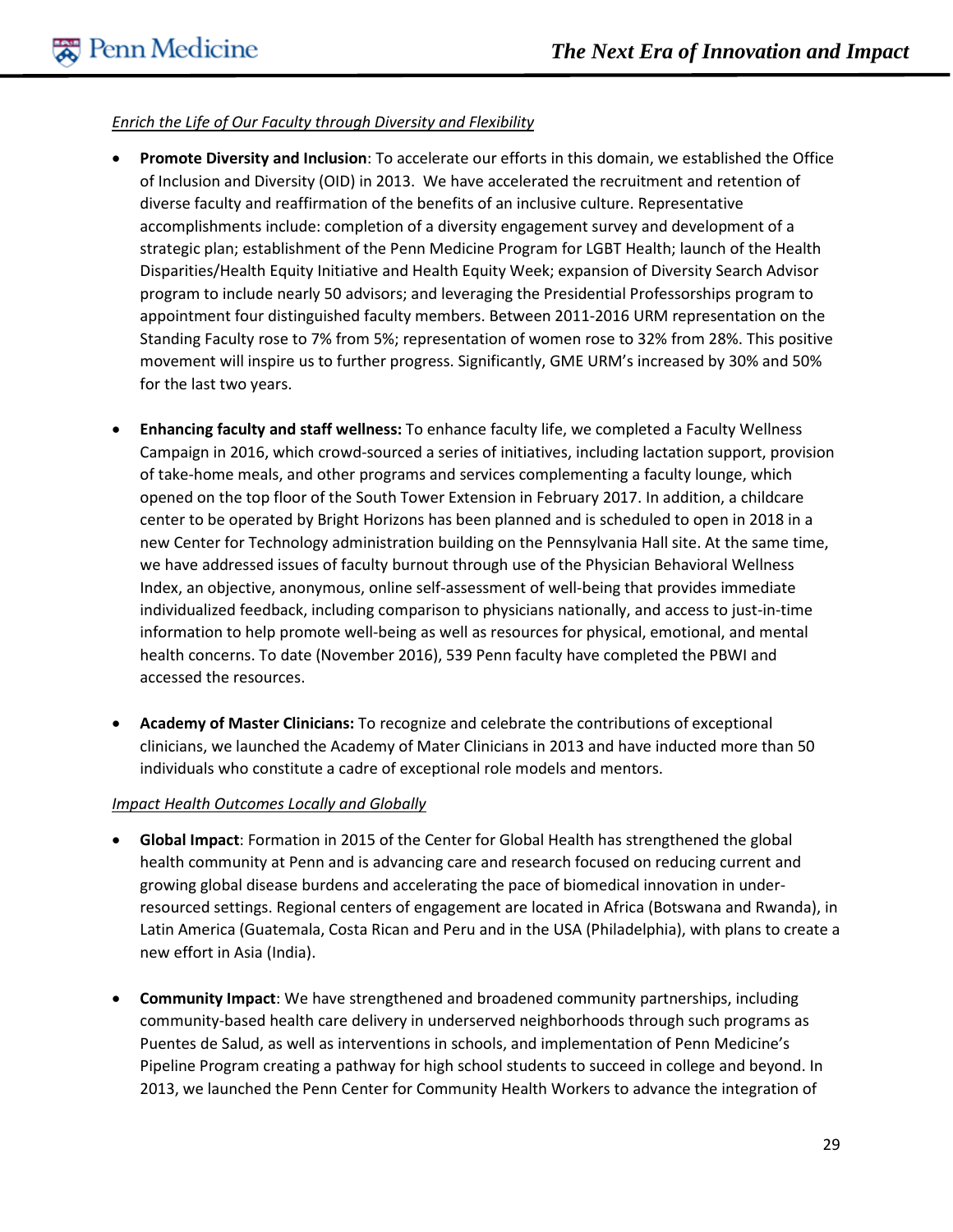evidence-based CHW models into healthcare delivery. Its IMPaCT program has expanded to reach 2,000 patients a year and is a national model for improving the health of high-risk patients. Creation of a Center for Community and Population Health within the Department of Family Medicine and Community Health is also expanding research activities in population health management and new models for transitions of care.

#### *Create Innovative Interdisciplinary Educational Programs*

- **Jordan Medical Education Center:** The \$40 million JMEC opened in 2015 and is among the first medical education facilities in the nation to fully integrate education facilities with active clinical care and research lab space. JMEC's state-of-the-art technology and location adjacent to the Smilow Translational Research Center and the Perelman Center for Advanced Medicine keeps us at the forefront of medical education. We lead our peers in providing opportunities for interdisciplinary learning, with more than 60% of MD students achieving additional degrees or certificates. Further benchmarks of the high caliber of our medical education program include: receipt in 2016 of full (8 year) accreditation from the LCME through 2024; and consistent top 5 ranking by *U.S. News*, advancing to #3 in 2016.
- **Online learning:** The launch in 2016 of an online course offering a Certificate in Health Care Innovation by the Department of Medical Ethics and Health Policy marked a significant entry into the online education space. Additionally, we began offering online 3D anatomy courses on the thorax and the embryology of the heart and lung, with courses on the abdomen, pelvis, back, extremities, and brain scheduled for 2017.
- **Affordability and access**: We have made significant strides in providing access to a Penn medical education. While tuition rose from \$50,000 to \$60,000, 2011 to 2016, increased scholarship support meant that student debt declined to \$118,000 from \$125,000 (compared to a mean for private medical schools of \$193,000).

#### *Optimize Performance of the Penn Medicine Ecosystem*

- **Campus renewal and capital investments:** Through balanced capital investments, we have expanded and renovated facilities in all mission areas. The 531,000 sf Smilow Translational Research Center opened in 2011, physically integrating our research and patient care activities. In 2015 we opened the Jordan Medical Education Center, as well as a new pavilion at Penn Presbyterian Medical Center. In 2016 the Center for Advanced Cellular Therapeutics, supporting our cancer immunotherapy program, opened in the South Tower Extension. Renovations to the Richards Building (2016) and Stemmler Hall (to be completed in 2018) are providing upgraded research space. The demolition of the Penn Tower in 2016 paved the way for construction of HUP's New Patient Pavilion, a \$1.5B project that will be the largest capital project in the University's history.
- **Regional expansion of UPHS**: We have enhanced access and expanded our regional footprint through alliances with the Chester County Health System, Lancaster General Hospital, Virtua, and the pending alliance with Princeton Health Care System. This has also provided additional training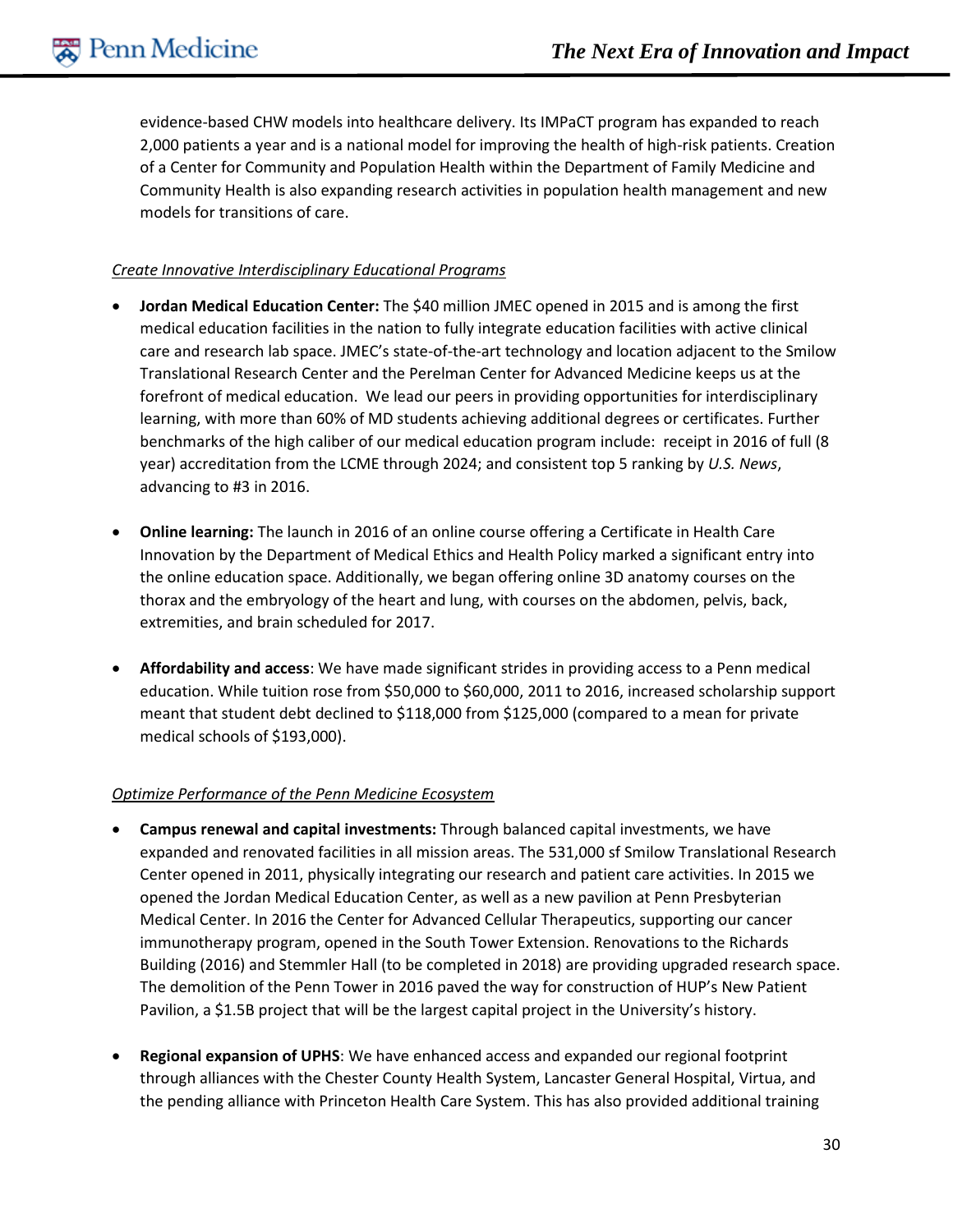opportunities for residents and students and facilitated expansion of clinical trials. Health system growth has also included opening new outpatient facilities in Washington Square (2013) and University City (2014), as well as Valley Forge, Cherry Hill, Radnor, and Parkesburg. From 2011 to 2016 health system assets doubled from \$4B to \$8B. An operating margin, which supports our research and teaching missions of \$200M (4%) increased to \$419M (7.4%), with a five-year mean of \$282M (6.7%). Over the same period, adjusted admissions grew to 225,000 from 130,000 and PSOM revenue increased from \$930M to \$1.06B. The PSOM endowment grew to \$1.5B from \$1.1B and philanthropy increased to \$213M from \$178M, with an annual mean of \$171M and a five-year total of \$1B.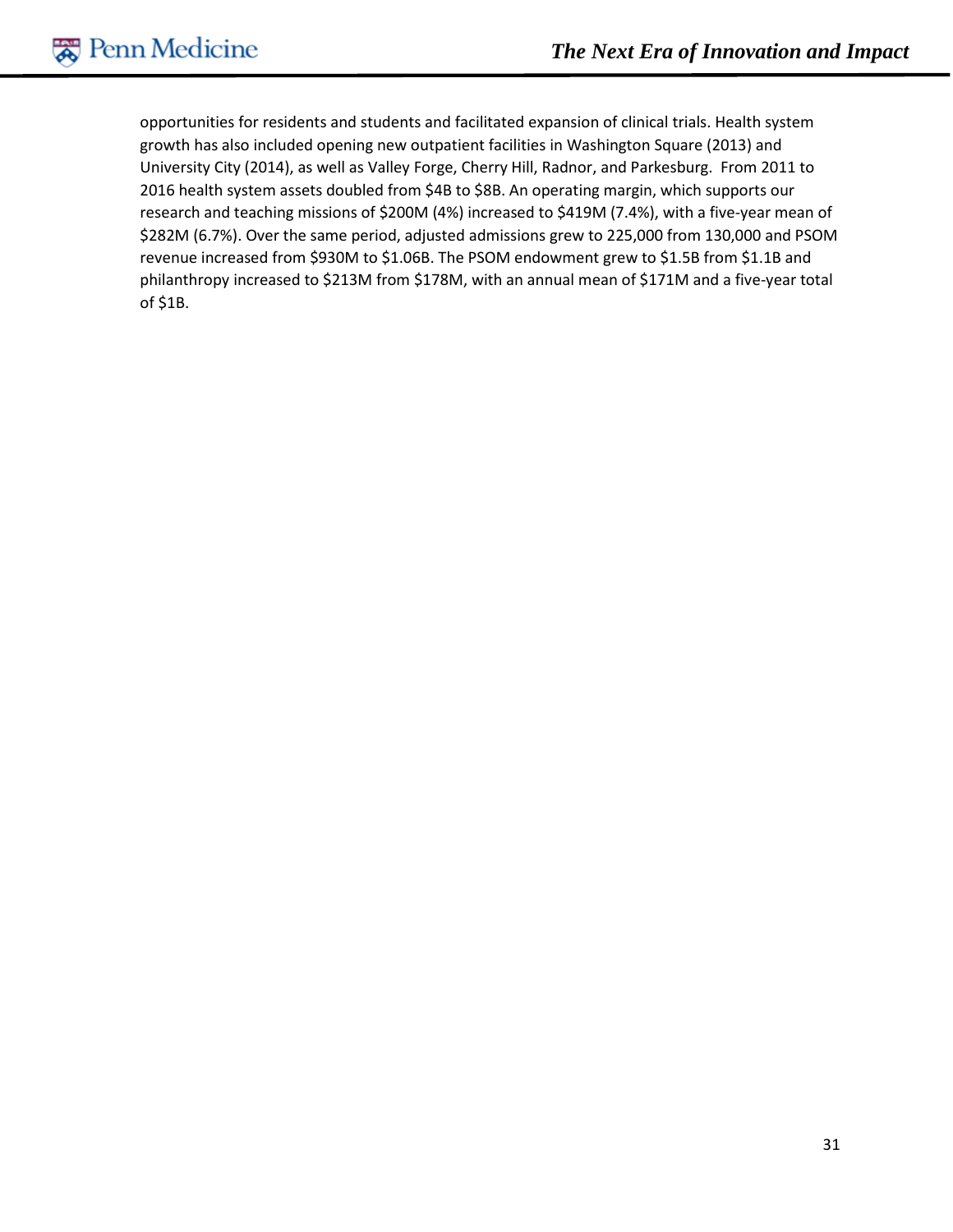#### **Appendix B: Executive Planning Council and Work Groups[2](#page-32-0)**

#### **Executive Planning Council**

J. Larry Jameson, MD, PhD Ralph Muller Jonathan Epstein, MD Keith Kasper, MBA Caryn Lerman, PhD Kevin Mahoney Christopher Masotti, CPA, MBA

#### **Leveraging Health Data**

**Jason Moore, PhD Co-chair Michael Restuccia, MBA Co-chair** Yong Chen, PhD C. William Hanson, III, MD Blanca Himes, PhD J.T. Howell, MD Chad Johnston, MBA Charles Khan, MD, MS Kevin Mahoney, MBA Christopher Masotti, CPA, MBA James Metz, MD Daniel Rader, MD Michael Ripchinski, MD, MBA Mitchell Schnall, MD, PhD Brian Wells, MBA

#### **Health Care Value**

**Justin Bekelman, MD, Co-chair Dan Polsky, PhD, MPP, Co-chair** Linda Aiken, PhD, RN (SON) Patrick J. Brennan, MD Guy David, PhD (WS) Chyke Doubeni, MD, MPH Peter Groeneveld, MD, MS C. William Hanson, III, MD Keith Kasper, MBA Jason Moore, PhD Amol Navathe, MD, PhD Daniel Rader, MD Roy Rosin, MBA David Roth, MD, PhD Dave Rubin, MD, MSCE (CHOP)

<span id="page-32-0"></span> $\overline{2}$ <sup>2</sup>A Reimagining Education Work Group will be convened following the recruitment of the SVD for education.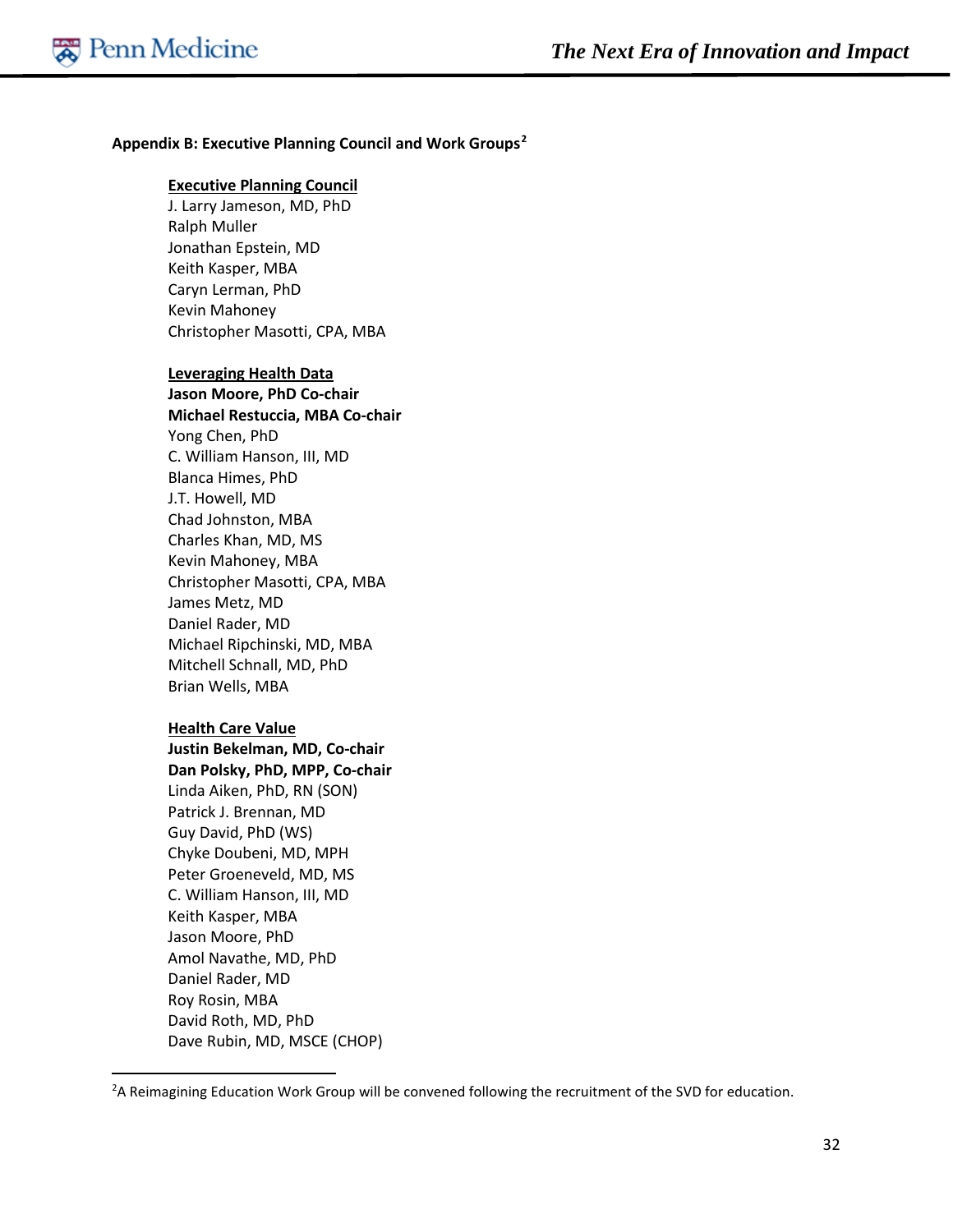Mitchell Schnall, MD, PhD Courtney Schreiber, MD, MPH Christian Terwiesch, PhD (WS) Rachel Werner, MD, PhD

#### **Innovative Tools and Methods for Discovery**

**Lou Soslowsky, PhD, Chair** Sara Cherry, PhD John Detre, MD Benjamin Garcia, PhD Joshua Gold, PhD Mark Greene, MD, PhD Klaus Kaestner, PhD Kristen Lynch, PhD Rob Mauck, PhD Sarah Millar, PhD Mike Ostap, PhD Jennifer Phillips-Cremins, PhD (PSOM, SEAS) Benjamin Prosser, PhD Jenna Roberg, MSW, CNP Jenna Ruttkay, MSOD John Wherry, PhD

#### **Public Health Science**

**Jennifer Pinto-Martin, PhD, MPH (SON), Co-chair Flaura Winston, MD, PhD (CHOP), Co-chair** Dennis Culhane, PhD (SP2) Joel Fein, MD, MPH (PSOM, CHOP) Lee Fleisher, MD Karen Glanz, PhD, MPH Carmen Guerra, MD, MSCE Robert Hornik, PhD (ASC) Steven Joffe, MD, MPH Heather Klusaritz, PhD, MSW Shivan Mehta, MD, MBA, MSHP Raina Merchant, MD Trevor Penning, PhD Therese Richmond, PhD (SON) Megan Smirti-Ryerson, PhD (SoD/SEAS) Robbie Schnoll, PhD Kevin Volpp, MD, PhD Douglas Wiebe, PhD

#### **Faculty Advancement and Engagement**

**Lisa Bellini, MD, Chair** Stephanie Abbuhl, MD Rebecca Ashare, PhD Jaya Aysola, MD, MPH